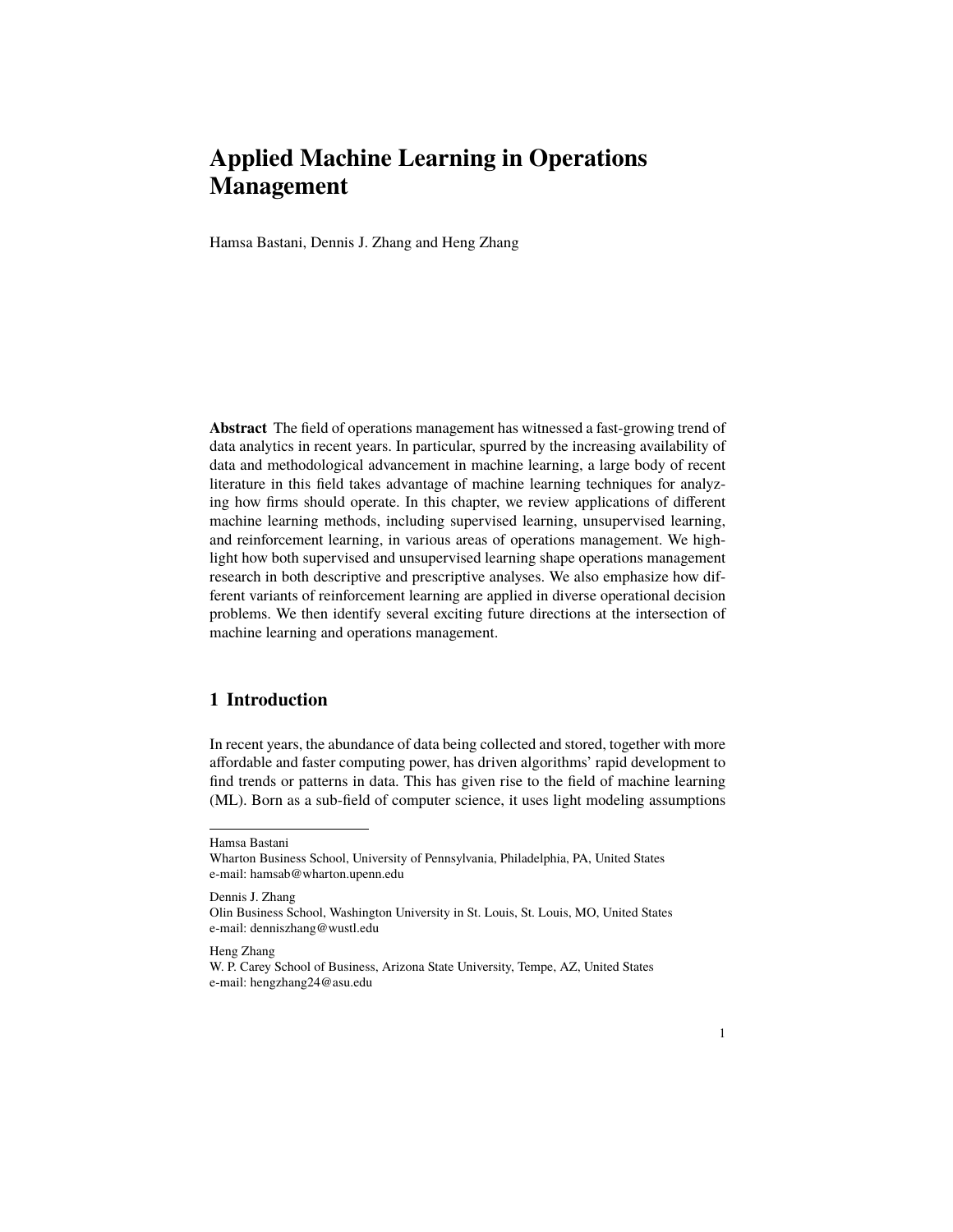and relies on data, statistics, and computational theory to build scalable algorithms capable of dealing with large data sets to discover useful decision rules. As more algorithms are discovered to cover a wide range of applications from business to engineering, ML is helping most academic fields substantially improve their use of data sets, and the field of operations management (OM) is no exception. On the one hand, ML has helped OM researchers to better solve estimation problems in operations design and optimization. On the other hand, it has triggered OM researchers to rethink OM problems — besides using mathematical models to derive insights, one can also combine ML algorithms and data to facilitate accurate predictions, discover diagnoses, and directly find solutions for the problem at hand.

In this chapter, we aim to provide a preliminary introduction to the modern ML literature (for a more in-depth discussion of ML literature, readers can refer to [31, 69, 78]) and to shed light on how the ML literature has helped to reshape the OM literature in recent years. The ML literature can be classified into *supervised learning*, *unsupervised learning* and *reinforcement learning*. In *supervised learning*, ML models are trained with labeled data to learn a function mapping from inputs, often referred to as features, and outputs (i.e., labels) based on example input-output pairs. In *unsupervised learning*, the ML algorithm tries to look for data patterns in a data set with no pre-existing labels. For example, one may consider the day-today operations of an online advertising platform that helps manage the advertisers' campaigns. The platform collects a huge number of data records of users visiting websites and clicking on ads. Supervised learning helps the platform to predict whether a given user will click on a given advertisement. In this case, the focal user's historical behaviors, as well as demographics and the characteristics of ads, are features, and the label is the focal user's action towards an ad, such as a click or conversion. In this same setting, one can also utilize unsupervised learning to identify patterns of previous consumer behaviors, classify consumers into different categories, and adjust ad exposure accordingly. This example falls into unsupervised learning since the customer categories are learned from the features rather than the labels.

The third type of ML problem, related to the extensive dynamic optimization literature in OM, is *reinforcement learning*. It applies to settings in which an agent interacts with the environment, takes different actions, and learns from the resulting reward. Unlike supervised learning, where rewards are immediately defined (based on whether the label is correct), the rewards in reinforcement learning are more long-term since the state can be dynamically altered by actions. The *multi-arm bandit* (MAB) problem is an essential and special case of reinforcement learning, where there is only one state. As an example, in online advertising platforms, firms may use reinforcement learning to continuously update advertising strategies during consumer interactions to maximize long-term cumulative revenue and minimize the long-term impact of ads on consumer experience.

On the OM side, one can divide ML models' application in OM settings into two types, *descriptive analysis* and *prescriptive analysis*, depending on the desired research goals. In the former, ML models' results either carry important managerial insights by themselves or can be directly used in operational decision making. In the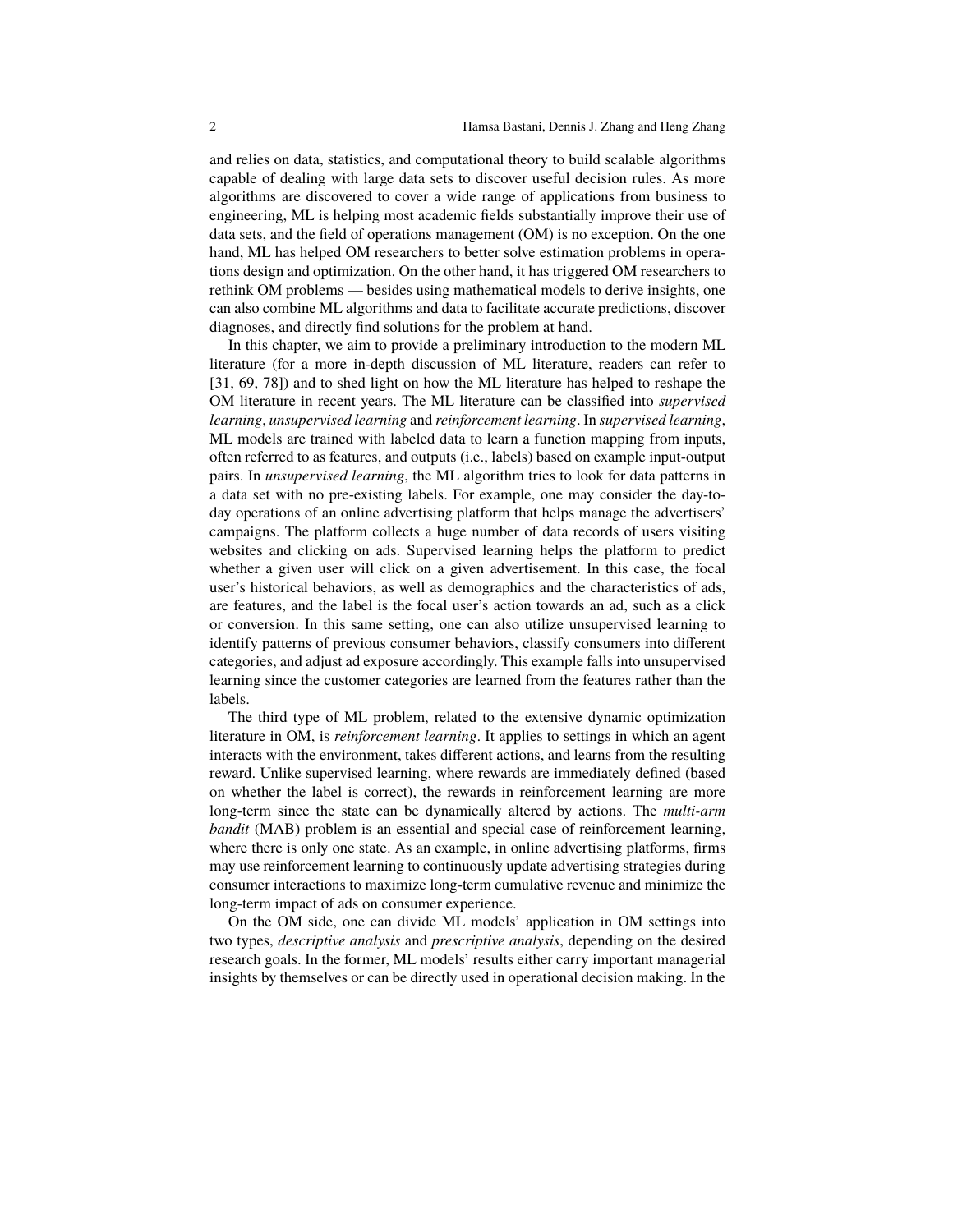latter, ML models are embedded as part of an optimization problem to solve typical operations problems. Nowadays, all three ML models discussed above are applied in descriptive and prescriptive analyses in OM. For example, one may also refer to [32] for an in-depth discussion about the potential of using ML for both descriptive and prescriptive analytics in financial service industry operations.

We organize the remainder of this chapter as follows. In Section 2, we provide a parsimonious introduction to the history of the ML literature. We discuss supervised learning in Section 3, unsupervised learning in Section 4, and reinforcement learning in Section 5. In each chapter, we provide a brief introduction of the background knowledge and an overview of how one can use these tools in the OM literature. In Section 6, we conclude the chapter and discuss future possible research directions at the intersection of ML and OM.

## **2 A Brief History of ML**

Early ML techniques emerged from ideas in the statistical modeling literature. Two prominent examples in this literature are linear regression, whose creation is often attributed to Adrien-Marie Legendre and Carl Gauss in the 19th century, and Bayesian inference, which Thomas Bayes and Pierre-Simon Laplace founded in the 18thcentury [9, 23]. In both examples, statistical models were utilized to extract patterns from data that were useful for decision-making. The real interest in using machines to solve statistical models and find patterns—or in other words, "learn"—did not occur until the 1950s and 1960s. Arthur Samuel, an American pioneer who worked for IBM, created the first computer learning programs designed to play checkers in 1952 and coined the term "machine learning" in 1959 [117]. In 1957, Frank Rosenblatt created the very first neural network for computers. In 1963, Donald Michie started using reinforcement learning to play Tic-tac-toe [163]. 1967 saw the invention of nearest neighbor algorithms, which is often regarded as the start of modern pattern recognition [116]. During this period, the ML community also showed renewed interest in Bayesian methods. Then in the 1970s, the ML community was relatively silent, perhaps due to the first 'AI winter' caused by pessimism about the ability of ML to solve real-world problems.

Researchers' interest in ML began to pick up again in the 1980s. In 1982, John Hopfield popularized Hopfield networks, a type of recurrent neural network that can serve as content-addressable memory systems [88]. The critical step of using backpropagation in neural networks came in 1986, when David Rumelhart, Geoffrey Hinton, and Ronald J. Williams extended an earlier algorithm created in 1962 [130]. This allowed multiple layers to be used in a neural network and dramatically increased neural networks' power in approximating complex functions. Simultaneously, the seminal work [37] on decision trees, published in 1984, marked the start of treebased learning methods. In 1989, Christopher Watkins developed Q-learning, which significantly improved the performance of reinforcement learning [160].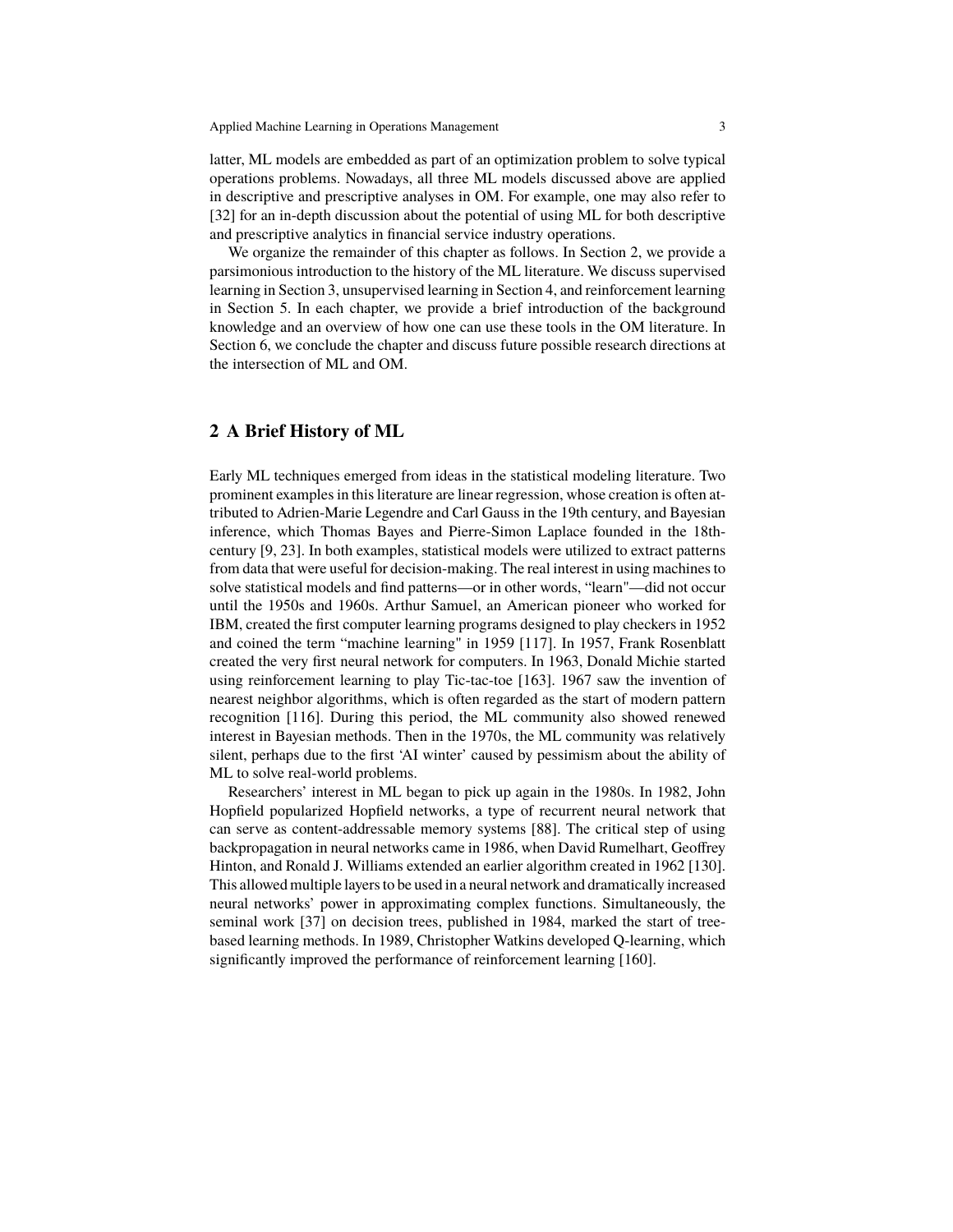The popularity of ML kept increasing in the research community in the 1990s, and many important discoveries were made. A fundamental shift in ML, triggered by the rapid growth of computing power and data availability, was from a knowledge-driven approach to a data-driven approach. The concept of boosting was first presented in a paper [136] by Robert Schapire. In 1995, Tin Kam Ho published a paper discussing random decision forests [85], and the influential work on supporter vector machines (SVM) by Corinna Cortes and Vladimir Vapnik was published [52]. Sepp Hochreiter and Jürgen Schmidhuber invented long short-term memory (LSTM) recurrent neural networks in 1997, greatly improving the efficiency and practicality of recurrent neural networks [86]. In that same year, a remarkable event marked the first superhuman behavior of machines in human games—the IBM computer Deep Blue, which utilized decision rules and statistical models to play chess, beat the world chess champion.

Named by Geoffrey Hinton in 2006, deep learning is a type of supervised learning built on large neural networks [84], and it has played an essential role in ML development in the 21st century. ImageNet was created by Fei-Fei Li in 2009 [59]. It is a large visual database, often deemed the catalyst for the deep learning boom of the 21st century, since many deep learning researchers test their work using this database. The influential paper [76] was published in 2011, showing that neurons based on the rectified linear unit (ReLU) can result in better training and better performance of deep neural networks. The generative adversarial network (GAN) was proposed in 2014 [77]. These developments immensely helped popularize the application of deep learning in both academia and industry. Many leading information technology firms realized the importance of ML and its enormous potential for their business growth and decided to join the field. Several large projects, such as GoogleBrain by Google (2012), DeepFace by Facebook (2014), and DeepMind by Google (2014), led the development of ML in this new era in the industry. In particular, in 2014, Facebook researchers published their work on DeepFace, which could identify faces with 97.35% accuracy, rivaling human performance [148]. In 2016, the AlphaGo algorithm developed by DeepMind defeated a professional player at the Chinese board game Go, which is considered the most complex board game in human history. Later, AlphaZero, which extended the techniques from AlphaGo and combined them with reinforcement learning to train itself from zero bases, was able to surpass the ability of AlphaGo with only three days' training.

In the OM literature, the practice of applying an ML-related approach may have started with the early applications of time-series methods in demand forecasting for inventory problems, such as the well-known Box-Jenkins method [33] and other subsequent extensions [53, 72]. Regression models, often regarded as one of the fundamental techniques in ML, usually serve as the building blocks in such applications. The last decade has witnessed a growing trend of data analytics in OM research, owing to the increasing availability of data and computing power. This has led to the fast-growing literature in this area, which we discuss in detail in the next three sections.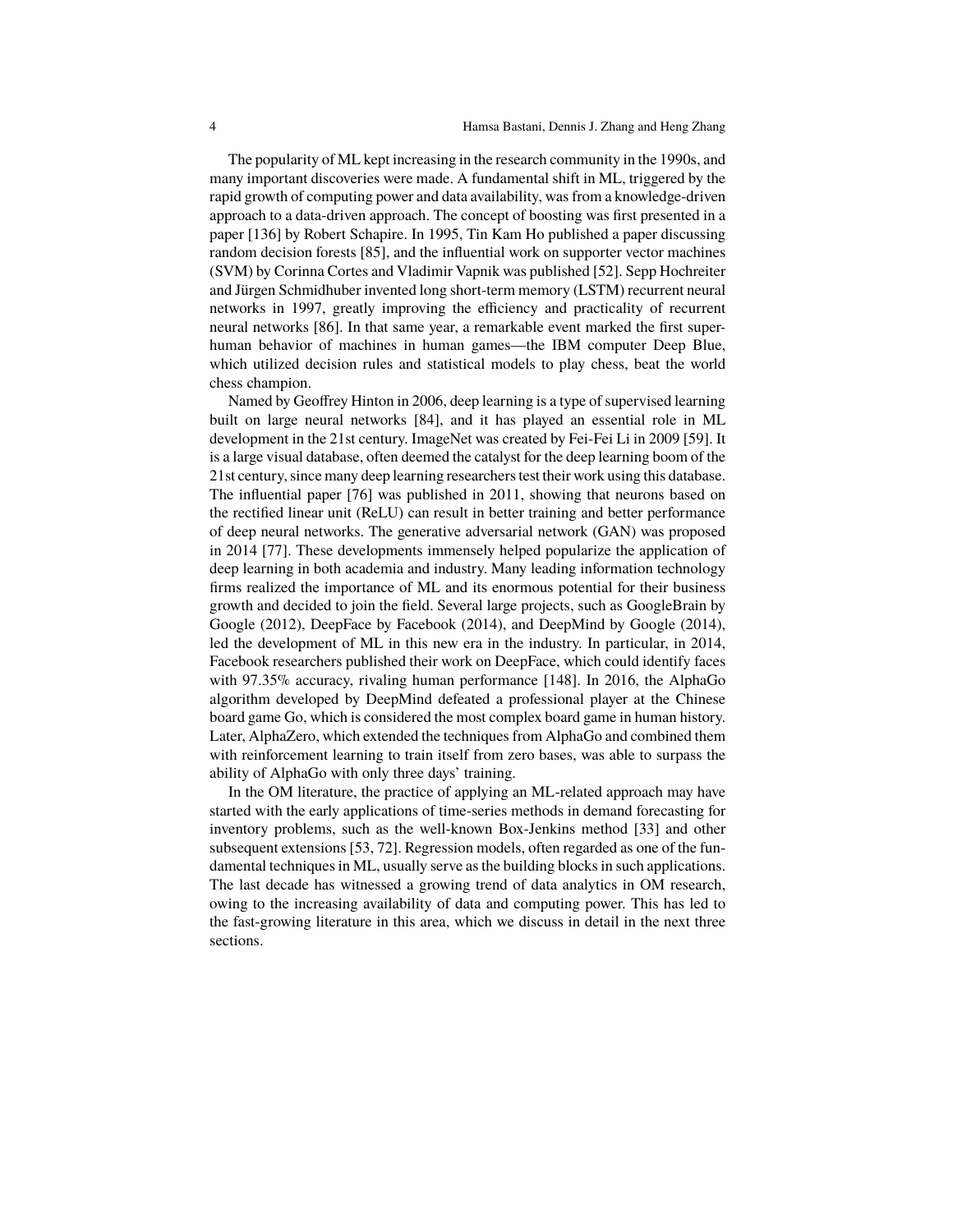# **3 Supervised Learning**

In this section, we focus on supervised learning. After a brief introduction, we will review applications in both descriptive and prescriptive problems in OM.

## **3.1 General Introduction to Supervised Learning**

Supervised learning algorithms are designed to "learn by example"—i.e., to infer a function from a set of labeled training examples. These training examples serve as "supervisors" to ensure that the algorithm generates a model that can produce a high-quality forecast of these labels. More formally, one may write each training example in the form of  $(\mathbf{x}_i, y_i)$ , with  $\mathbf{x}_i$  as the observed feature vector and  $y_i$  as the observed label, which can be either discrete or continuous. We usually assume that  $(\mathbf{x}_i, y_i)$  are i.i.d. realizations from certain unknown distribution. For example,  $\mathbf{x}_i$  may describe the characteristics of a customer visiting a website, such as gender, age, location, and even the brand of the mobile device being used; and  $y_i = 1$  if the consumer clicks an advertisement and 0 otherwise. A supervised learning algorithm would choose a function f from a class of functions, say  $\mathcal{F}$ , such that  $y_i \approx f(\mathbf{x}_i)$ . The quality of learning is usually measured by the difference between the predicted labels and the correct label in the data (commonly referred to as a loss function), such as the widely used mean squared error (MSE). In this case, one can describe the training loss of any function  $f \in \mathcal{F}$  as

$$
\sum_i (y_i - f(\mathbf{x}_i))^2.
$$

Then, in the training process, we aim to find  $\hat{f} \in \mathcal{F}$  that minimizes or approximately minimizes the chosen error metric. Once the function  $\hat{f}$  is trained, it is usually straightforward to apply it in a new testing example with feature vector **x** and to predict its label as  $f(\mathbf{x})$ .

It is not always desirable to specify a very complex function class  $\mathcal{F}$ , so that one can drive the training loss as small as possible or even achieve zero training loss. A function class of higher complexity usually has a lower bias, meaning that it entails a function that can better mimic the true underlying relationship between  $\mathbf{x}_i$ and  $y_i$ . However, with high complexity, the training process's output,  $\hat{f}(\cdot)$ , is usually more sensitive to small fluctuations in the training data and, therefore, exhibits a more considerable variance. This usually leads to a model with inadequate generalizability that over-fits the training data's noise and performs poorly on the new testing data. This well-known phenomenon is called *bias-variance trade-off*.

In fact, one can show that the mean squared error on the true underlying distribution, which arguably represents what a modeler is genuinely interested in, can be exactly decomposed as the sum of the error due to bias and variance. Therefore, a key element to the discovery of high-performance models lies in balancing bias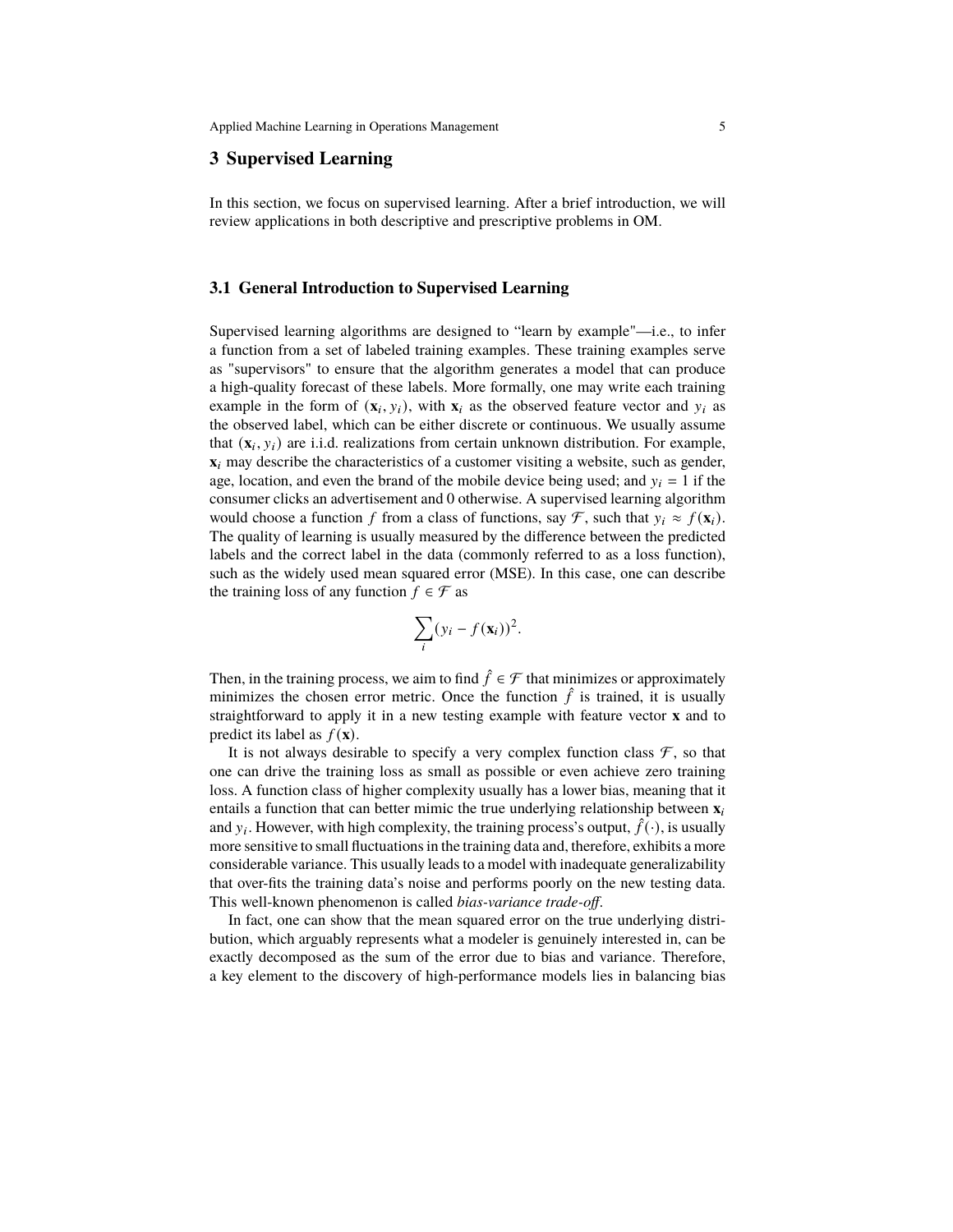and variance to obtain models with high generalizability. Different techniques to address this issue and control model complexity are designed for different supervised learning models, as reviewed in detail in [69]. A typical method that is core to many such techniques is the data-driven procedure of *cross-validation*. In a typical crossvalidation process, one partitions the training data into complementary subsets training models with different complexity parameters on one subset and validating these models on the other. To reduce the variability, one usually performs multiple rounds of cross-validation using different partitions and then combines (e.g., by averaging) the validation results over the rounds to estimate the predictive performance of these models. An appropriate model complexity parameter is then chosen to train the final output model on the entire training data set.

Supervised learning has been the most widely applied method in ML. In the business world, it has become the workhorse of many modern industries. For instance, recall the running example of online advertising we discussed in Section 1: supervised learning algorithms are used to make predictions of consumer clicking behaviors, enabling large platforms to run auctions selling display advertisement opportunities. This has evolved into an industry that generated about \$130 billion across the United States in 2019 [128]. It is also worth mentioning that optimizing advertising auctions in a large-scale internet market is a complex operations problem beyond just making predictions with ML models. For an excellent discussion of this from a market equilibrium perspective, please refer to the chapter [107].

Supervised learning has also been one of the most active research areas in the past few decades. This realm is so large that most algorithms go beyond the scope of our review. We now briefly introduce several important classes of supervised learning models that have recently received attention in OM applications. For a more comprehensive list of well-known supervised learning models and relevant work in the computer science literature, please refer to Table 1.

One may consider *linear-regression-based models* the most straightforward class of supervised learning models. In its most basic form,  $f(\mathbf{x})$  is modeled as a linear function of **x**, namely  $\beta \cdot$ **x**, for some  $\beta$  to be estimated from data by minimizing the training error. There are several variations of linear regression models, such as logistic regression models suitable for classification tasks or regression models with regularization (e.g., LASSO or ridge regressions) that are designed to control model complexity and perform better for high-dimensional problems. Another popular class of models is *non-parametric local learning models*, in which one uses local information of training examples to model the relationship between  $x$  and  $y$ . A brute force implementation of such models is the  $k$ -nearest-neighbor model (KNN), in which, given any testing data, we find a few training examples that are the most similar to it in terms of the feature vectors. This model has significant memory and computational requirements to find neighbors, so more efficient models are more prevalent in practice. Specifically, tree-based models extend these local models by using a tree-like structure to store local information effectively. They are easy to implement with good empirical performance and are amenable to visualization and interpretation. Therefore, they are often viewed as an "off-the-shelf ML method." However, a disadvantage of decision tree models is that they often over-fit the data,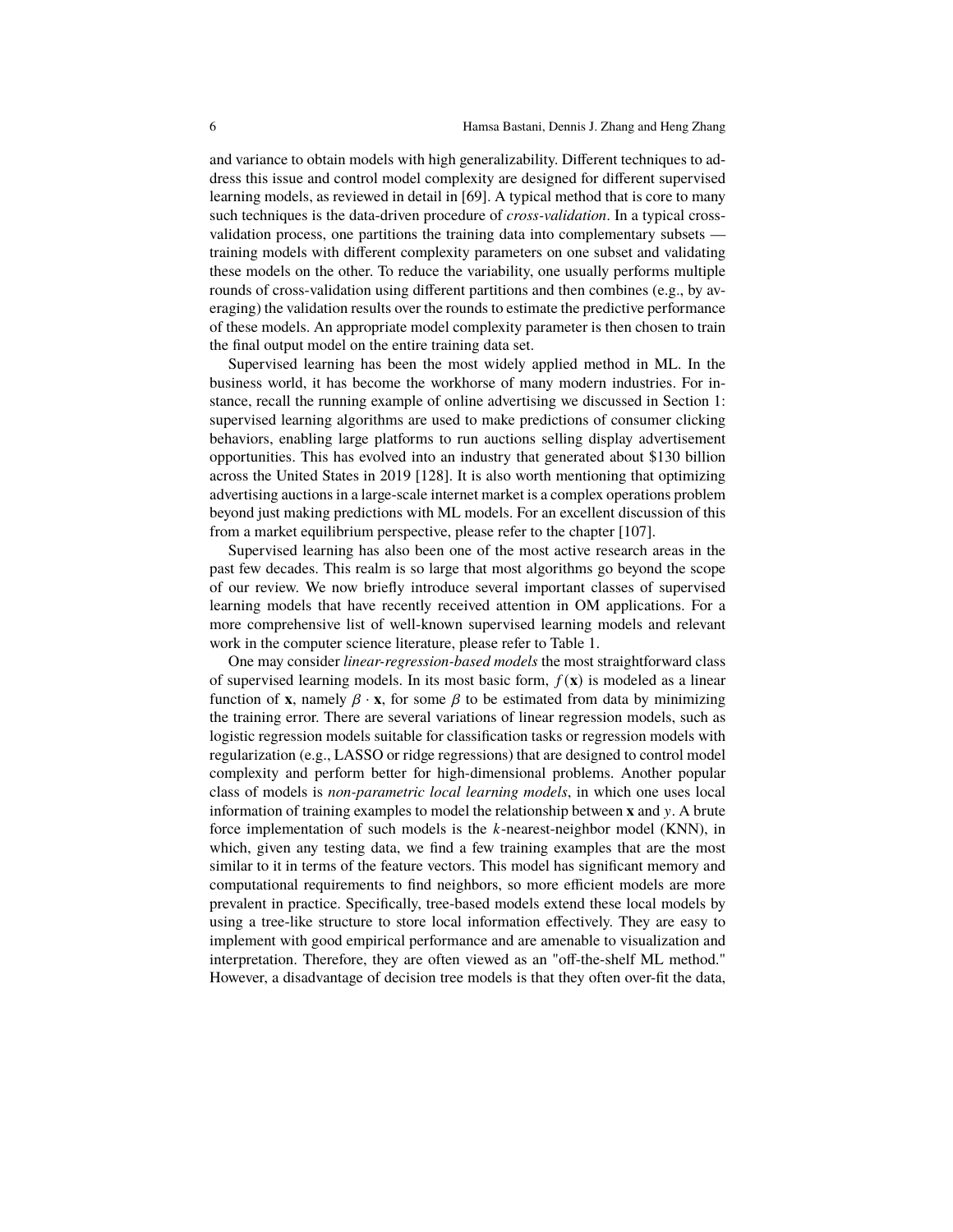Applied Machine Learning in Operations Management 7

| <b>Class</b>                    | Model                                                                                                                                                                                     | <b>Papers</b>                                   |
|---------------------------------|-------------------------------------------------------------------------------------------------------------------------------------------------------------------------------------------|-------------------------------------------------|
| <b>Regression-Based Methods</b> | <b>LASSO</b> Regression<br>Ridge Regression<br>Generalized Linear Models<br>Generalized Additive Models                                                                                   | [151]<br>[87]<br>[125]<br>[82]                  |
| Local Methods                   | $k$ -nearest neighbors (KNN)<br><b>Local Linear Regression</b><br><b>Classification and Regression Trees</b>                                                                              | [67]<br>[48, 49]<br>[37]                        |
| Ensemble Methods                | <b>Bagging</b><br>Random Forest<br><b>Boosting</b>                                                                                                                                        | [35, 38, 85]<br>[36]<br>[68]                    |
| Other Methods                   | Naive Bayes and Bayesian Networks<br>Support Vector Machine (SVM)                                                                                                                         | [70, 109, 135]<br>[52]                          |
| Deep Neural Networks            | Deep FeedForward Neural Network (D-FFNN)<br>Convolutional Neural Network (CNN)<br><b>Residual Network</b><br>Long Short Term Memory (LSTM) Network<br>Radial Basis Function (RBF) Network | [71, 113]<br>[108, 137]<br>[83]<br>[86]<br>[40] |

**Table 1** Some well-known supervised learning models and seminal papers.

as trees can be arbitrarily complex. Ensemble methods, such as random forests or gradient boost trees, effectively overcome this challenge.

It is widely recognized that the most powerful method for supervised learning developed so far is probably deep learning. It uses artificial neural networks, a model ensemble architecture inspired by the human brain, to simulate complex functional forms. The term 'deep' comes from the fact that a network with deep layers usually works well for complex ML problems. Recently, deep learning has taken off as the most popular ML method because of its capability to model complex functional forms, its superior ability to process large numbers of features, and its insuperable prediction accuracy when supported with enough training data. For a comprehensive discussion of deep learning, please refer to [78].

## **3.2 Supervised Learning for Descriptive Analysis in OM**

In the OM literature, the goal of descriptive analysis typically is either *prediction* or *inference*. In prediction settings, researchers use ML models to forecast an outcome variable that can be used later in operational decisions; here, the accuracy of prediction is the foremost quality measure. In contrast, in inference problems, we are interested in understanding how an outcome variable is generated as a function of the input data. Typically, this function is specified by a model, and our goal is to learn the underlying model parameters. Causal inference — i.e., evaluating the effect of different treatments or policies on subjects — is central to this literature.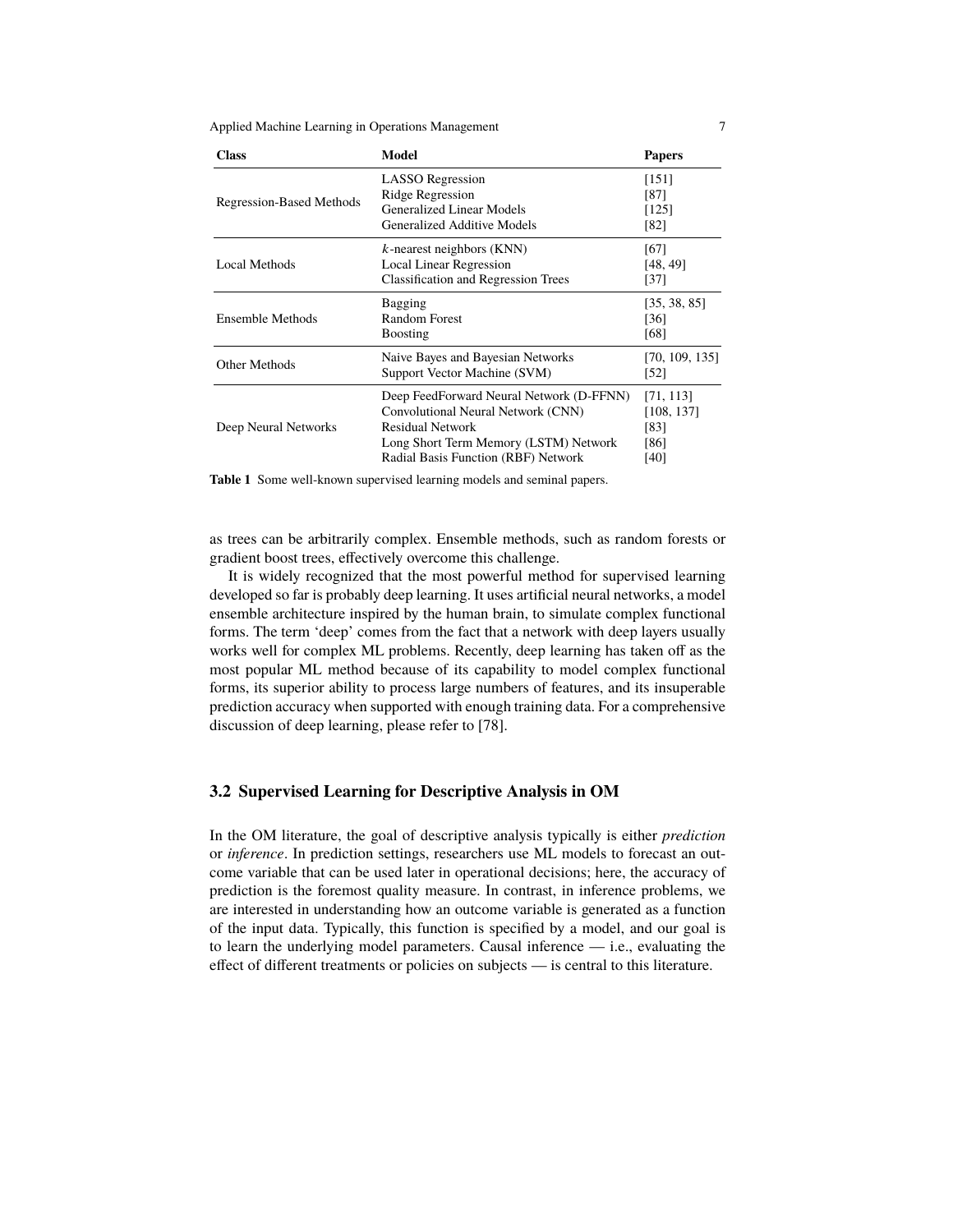#### **3.2.1 Prediction with Supervised Learning**

Many authors in OM develop supervised-learning-based prediction models for operational problems. Often, ML models have to be customized for operational settings to achieve higher accuracy. One typical application is demand forecasting in inventory management. For example, to predict the demand for new products (for which demand data are scarce), [13] develops an ML model that pools comparable products together to "borrow" information to forecast with higher precision. The innovation lies in the simultaneous determination of the product clusters and demand forecast, which the authors implement through an iterative algorithm that alternates between learning and optimal cluster assignment. The authors demonstrate, both theoretically and empirically, through real data that the model outperforms traditional ML models in terms of prediction accuracy. Another example in supply chains is [54], which uses different ML models to forecast the demand of fashion products utilizing social media information. The authors specifically adapt the forecasting model to the context and estimate the value of social media information in demand forecasting. One can also incorporate data from auxiliary sources to improve prediction, otherwise known as *transfer learning* in the ML literature [126]. Along these lines, [64] uses tensor completion to improve product recommendations from multiple customer responses, while [14] uses high-dimensional techniques to improve prediction from proxy data sources.

In healthcare, [8] proposes the Q-LASSO method for hospital emergency department wait-time forecasting by mixing the celebrated LASSO approach with queuing theory. Using real data, the authors show that Q-LASSO outperforms known forecasting methods in predicting waiting times by a large margin. [129] empirically study the relationship between technology-enabled continuity of care, patient activation measures (which describes patients' skills, knowledge, and motivation to actively engage in their health care), and patient readmission. In this study, they use the SVM model to predict patient activation measures for individual patients and show that technology-enabled continuity of care is a significant predictor.

An interesting discussion regarding machine-learning-based predictions versus experience-based human forecasts in healthcare settings is provided in [90]. It shows that a combined predictor that integrates physicians' forecast of surgery duration with that from data-based models performs better than either forecast. The follow-up study [91] discusses this phenomenon in more general settings with a theoretical model. It is proven that, rather than directly merging a human forecast with that from data-driven algorithms, more accurate predictions can be obtained by carefully leveraging private human information about how the algorithm should adjust its forecast to account for the information that only the human has access to.

In revenue management, one can use ML techniques to obtain more predictive models. For example, [43] proposes a nonparametric choice model that relaxes the rationality assumption of consumer choice behavior. It assumes that each customer type can be represented by a binary decision tree—which describes a decision process for making a purchase based on checking for the existence of specific products in the assortment—and that there is a distribution over different customer types.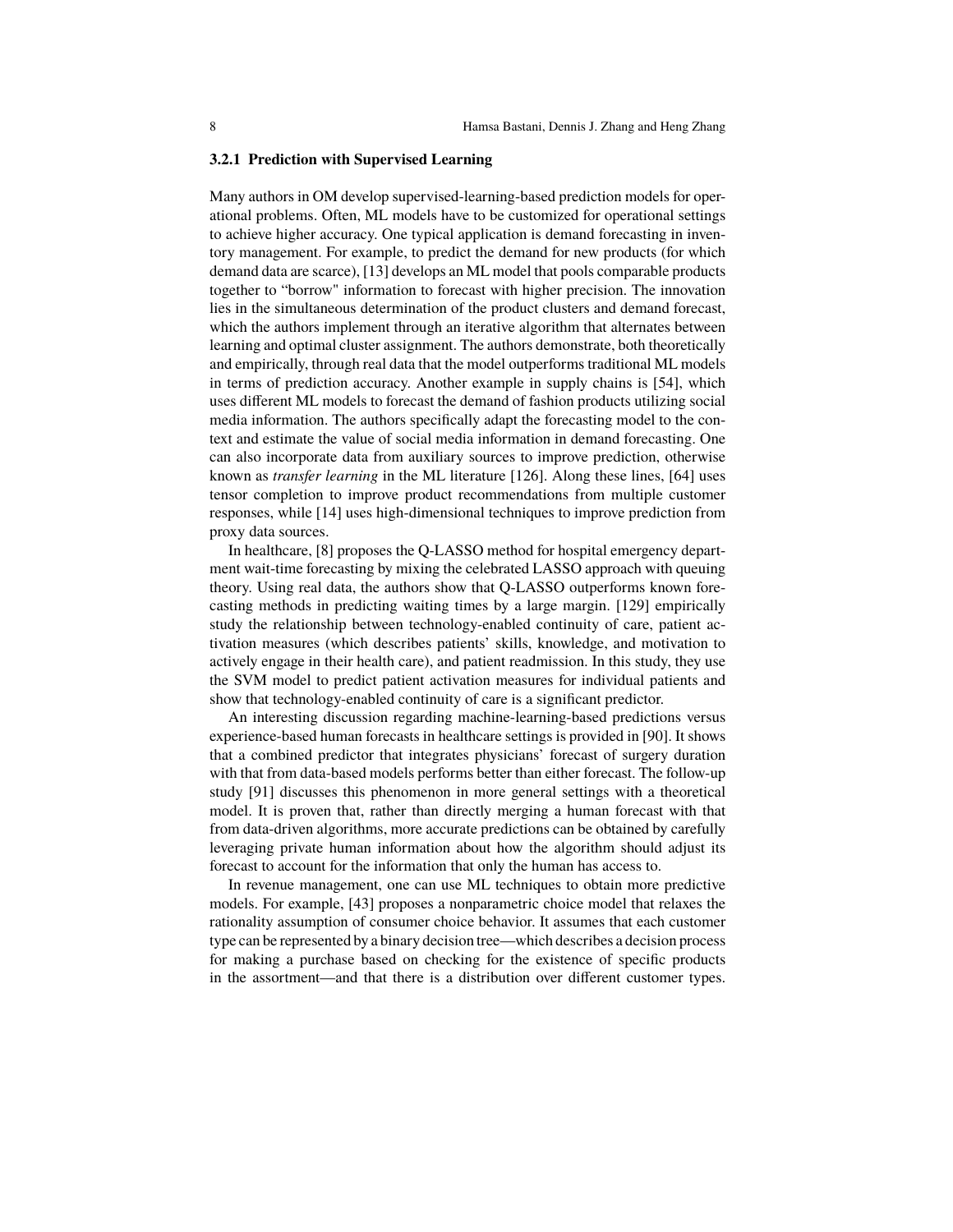[124] discusses cancellation rate forecasting, which plays a vital role in revenue management with selling perishable service products with fixed capacity through a fixed booking horizon. They show that different relevant variables in different booking horizon stages can be fed into supervised learning algorithms—for example, kernel logistic regression, SVM, and random forest—to achieve improved forecasting of cancellation rates.

#### **3.2.2 Causal Inference with Supervised Learning**

One is often interested in evaluating the *causal* effect of different treatments or policies on subjects. A typical use case of ML methods is to precisely estimate *heterogeneous* treatment effects across different subjects and target treatments to subjects that will generate the highest reward. For example, in healthcare, an important question is: what are the effects of different medical treatments on a given patient, and how can we develop personalized treatment policies to cater to different patients' needs? As an example, [27] studies personalization for patients with diabetes. The authors use the KNN method to determine the most similar patients to a focal patient in terms of their medical attributes. Then, these "neighbors" are used to estimate the impact of a drug on the patient's HbA1C (a measure of a patient's baseline blood glucose level) under different drug choices with regression-based methods. Data from Boston Medical Center validates their approach.

Recent work in economics, operations, and statistics has moved beyond KNN to focus on developing more flexible algorithms adapted from decision trees to analyze heterogeneous treatment effects [10, 46, 155]. The basic idea is to use trees to recursively divide subjects based on their attributes and observed heterogeneity in their response. The implementation of this idea requires solving several challenges. First, the treatment effect is never simultaneously observed on the same individual, and, therefore, it is not obvious how to construct a loss function for tree splitting. Second, treatments on subjects are often endogenous or subject to selection bias. [10] and [155] overcome these challenges — under the conditional independence assumption — by modifying the loss function used for tree splitting in CART. [156] and [157], extend this literature by incorporating instrumental variables into the causal tree framework proposed in [10] to correct for potential endogeneity bias. They validate their approach by examining heterogeneous health care outcomes of cardiovascular surgical procedures.

Another important application of ML in causal inference is to generate variables that researchers may use as dependent or independent variables. This is especially valuable if the researchers are using unstructured data, such as image, text, audio, and video, or when labeling is costly. For example, in [167], the authors assess the impact of having an Airbnb room listing's photos verified by a professional photographer. Using a difference-in-differences approach, they find that the effect of photo verification is positive and significant on room demand. To separate the effect of photo quality from the effect of verification, the authors build a supervised learning algorithm that can predict an image's aesthetic quality for a large number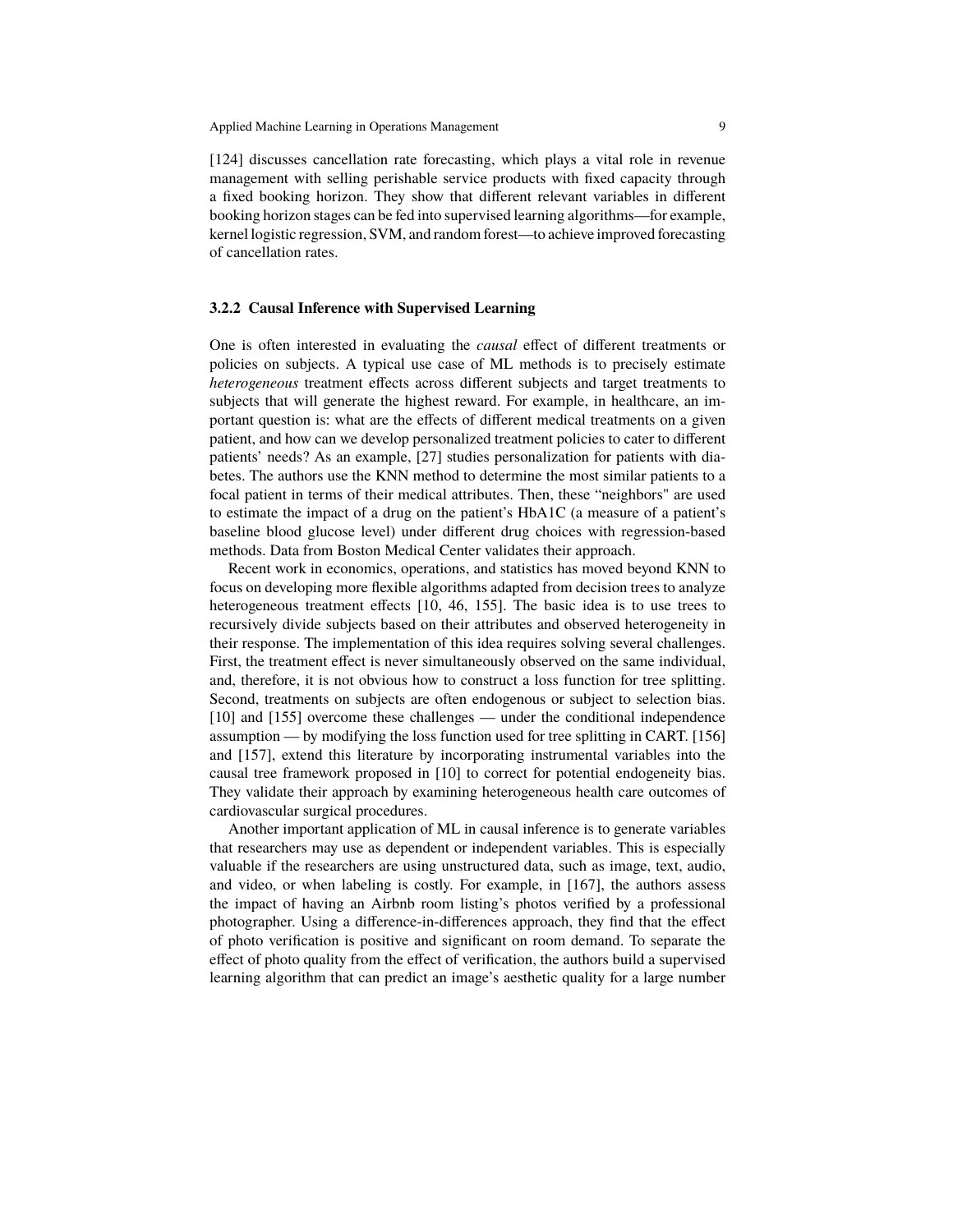of images. This allows the authors to show that improving photo quality in listings alone can significantly increase revenue. As another example, in [54], the authors use natural language processing techniques to label the sentiment of Facebook posts and comments in order to forecast demand. Similarly, [112] uses textual information from financial documents to estimate the impact of sentiment on stock returns.

Researchers also utilize ML models to directly estimate average treatment effects when units in the control conditions are rare [153] or the response function is highly nonlinear [41]. For example, [153] proposed a method of constructing synthetic control units based on supervised learning. In particular, when there are only treated unit observations in a time period, one can instead *predict* the counterfactual under the control arm using the treated units' covariates. Comparing the results allows estimation of the treatment effect. In a similar spirit, [41] applies ML on highfrequency panel data to forecast the counterfactual energy consumption paths of schools in the absence of any energy-efficiency investments. This enables the authors to study the treatment effect of energy-efficiency investments. The authors compare their method with standard panel fixed-effect approaches and find that the latter's estimates are sensitive to the set of observations included as controls and the fixed effects included in the specification, while ML methods are substantially more stable.

#### **3.3 Supervised Learning for Prescriptive Analysis**

One salient characteristic of data analytic work in OM is its focus on transforming raw data into *prescriptive* operational decisions, which we discuss in detail in this section.

#### **3.3.1 Prediction, then Prescription**

Some work uses a "prediction, then prescription" approach. Here, an ML model is trained in the first stage, and then, its predictions are utilized in an optimization problem for decision making in the second stage.

A classic example is the assortment optimization problem under the multinomial logit (MNL) model, in which we want to determine the optimal assortment of products to be offered to a consumer to maximize total revenue. Under the MNL model, one can describe a product's purchase probability given the assortment by a multi-class logistic regression model. While one can train the model in a standard way—i.e., a gradient descent algorithm on the logit loss function—an operational lens is required to determine how to optimize the resulting assortment. [131] and [149] utilize the particular structure of the problem and show that it can be solved very efficiently.

However, would this approach offer advantages over other ML models in practice where the optimization model is more straightforward and less structured? [92] provides an affirmative answer by conducting a large-scale field experiment on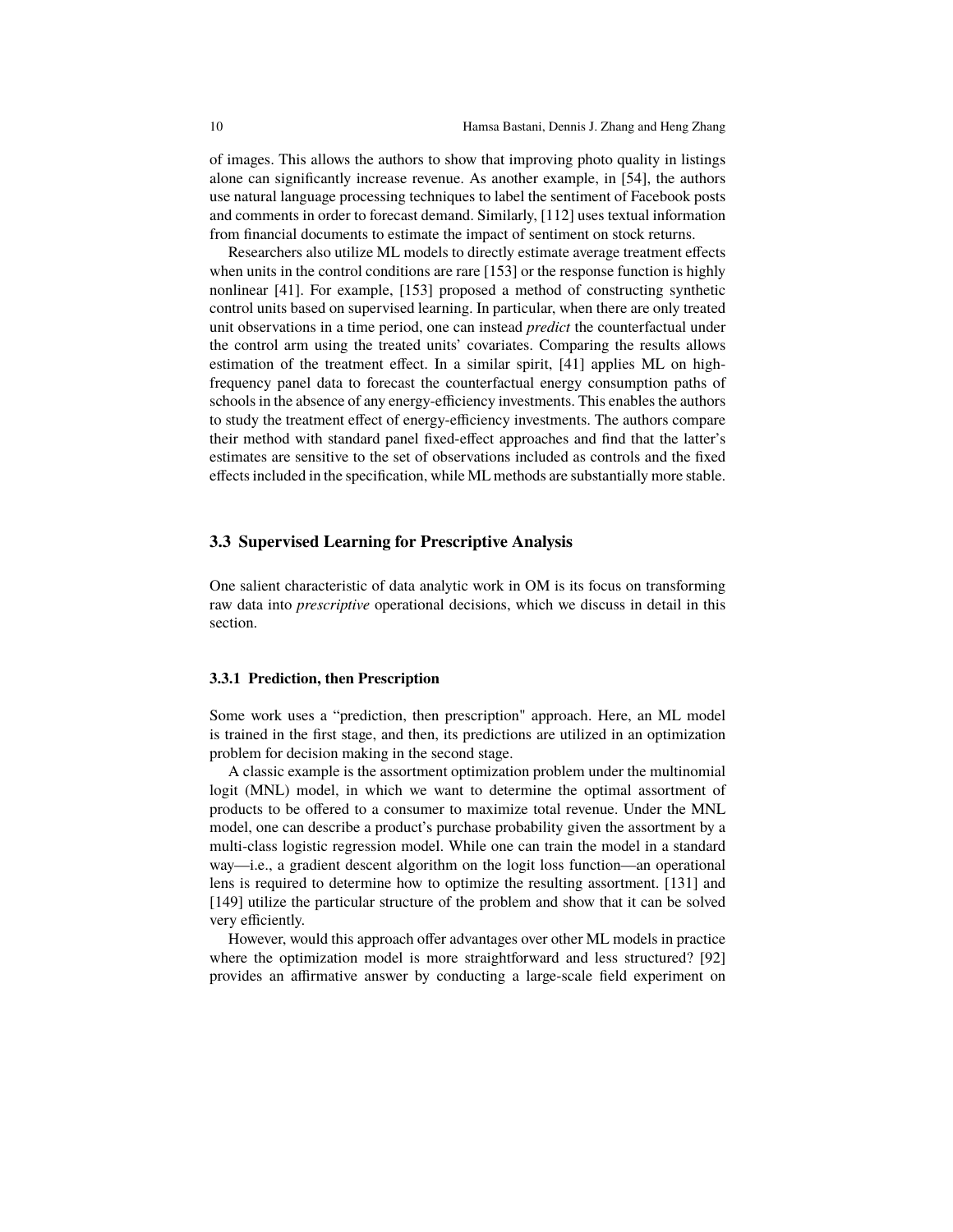Alibaba for finding the optimal set of products to display to customers landing on Alibaba's online marketplaces. Alibaba uses a sophisticated ML algorithm to estimate the purchase probabilities of each product for each consumer, trained with thousands of product and customer features. [92] shows that, despite the lower prediction power of the MNL-based approach, it, in fact, generates significantly higher revenue per consumer visit, primarily due to the closer integration of MNL with the downstream optimization problem.

In a similar vein, [66] use ML to estimate the demand of new products for online fashion retailers in promotion events. They use an interpretable regression tree model trained with many features (e.g., product price, relative prices of competing products) to perform demand forecasting and use the resulting model to optimize prices. Due to the non-parametric nature of the regression tree model and the cross-dependence of products' demand and price, a naive formulation of the pricing problem would require an exponentially large decision variable space. Nevertheless, leveraging the tree model structure, the authors transform the problem into an integer optimization problem with a much smaller variable space and develop an efficient algorithm to solve the problem. For optimization under generic tree ensemble models, if decision variables in the optimization problem are also used as independent variables, [120] shows that one can design optimization algorithms based on a mixed-integer linear program and perform well even for large-scale instances. [30] studies a similar problem under the random forest model.

[75] describes how a tree-based prediction together with optimization can be used in the study of optimizing spatio-temporal location optimization. [111] minimizes the delay in last-mile delivery services, using delivery data and ML models to predict uncertain driver travel times, which affect optimal order assignments. The authors identify several predictors for travel time, which unfortunately are influenced by the order assignment decision; this makes the multi-period order assignment problem particularly challenging. The authors discuss classes of tractable prediction models as well as optimization reformulations that can be efficiently solved.

[6] goes a step further and combines ML, causal inference, and optimization towards improved operational decision making in a revenue management application. The goal is to estimate price sensitivity when pricing tickets in a secondary market. Because of the heterogeneous nature of tickets, the unique market conditions at the time each ticket is listed, and the sparsity of available tickets, demand estimation needs to be done at the individual ticket level. The paper introduces a double/orthogonalized ML method for classification that isolates the causal effects of pricing on the outcome by removing the conditional effects of the ticket and market features. Furthermore, the paper embeds this price sensitivity estimation procedure into an optimization model for selling tickets in a secondary market.

#### **3.3.2 Better Prescriptiveness**

Instead of taking a predict-then-optimize approach, an essential facet of some recent work is directly incorporating ML models into optimization, leading to superior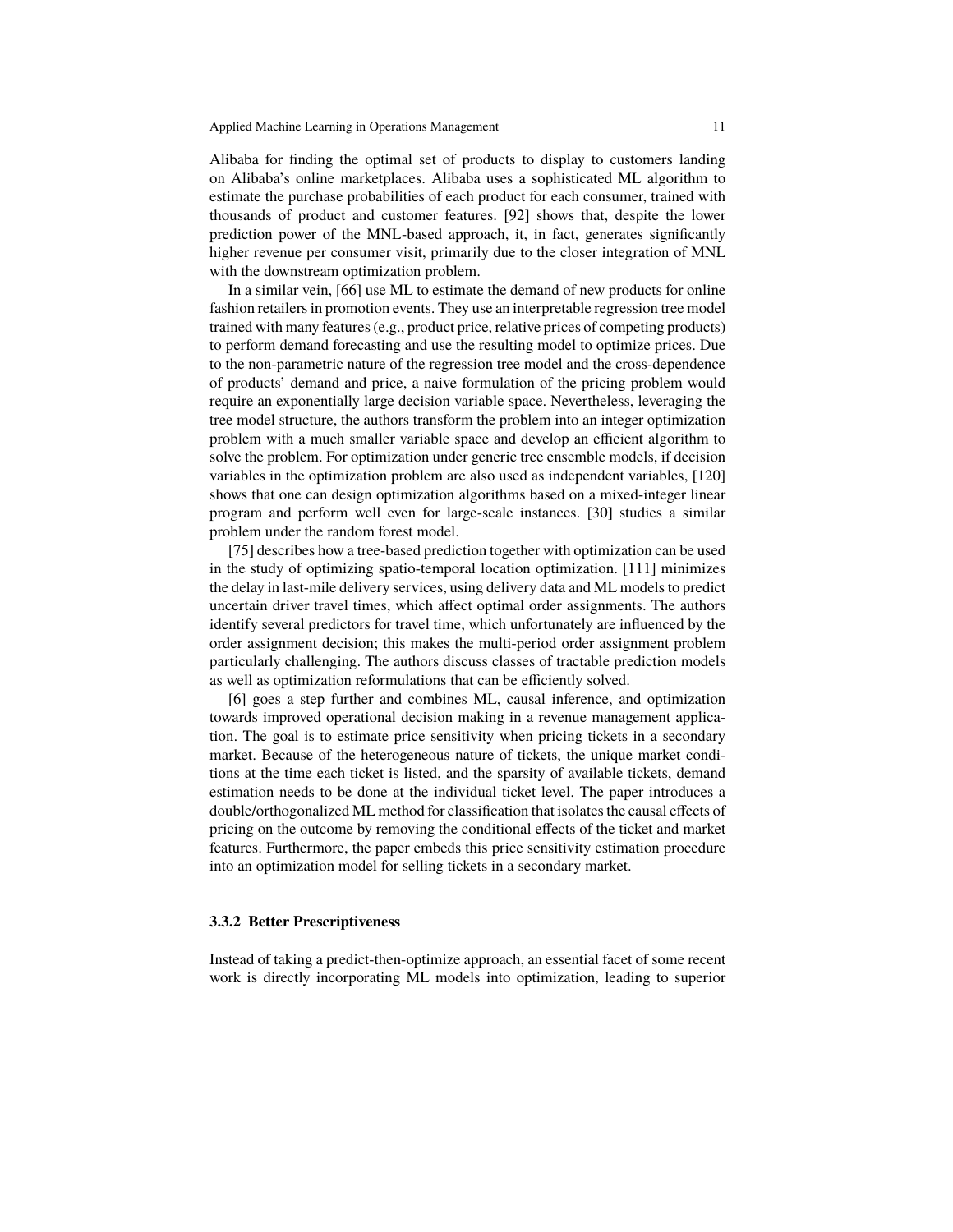prescriptions. This is because ML tools are typically designed to reduce prediction error without considering how the predictions will be used, i.e., a small out-ofsample prediction error does not necessarily coincide with a favorable out-of-sample decision.

[25] demonstrates this point by studying a stochastic optimization problem with historical data  $\{x_i, y_i\}_{i=1}^N$ . After observing a new feature vector  $X = x$ , the decision maker makes a choice z to minimize  $\mathbb{E}[c(z;Y)|X=x]$ , where  $c(\cdot)$  is some known function. A typical example under this framework is the classical inventory ordering problem. To illustrate, let  $Y$  denote the uncertain demand,  $X$  denote some auxiliary observable that can be used for demand forecasting, and  $\zeta$  denote the order quantity. Also,  $c(\cdot)$  describes the total inventory cost.

A traditional approach would be to first use  $\{x_i, y_i\}_{i=1}^N$  to build a point forecast of  $\hat{Y}$ , and then minimize  $c(z; \hat{Y})$ . As pointed out in [25], this approach ignores the uncertainty around  $\hat{Y}$  and can lead to sub-optimal decisions. Instead, the authors propose to choose a decision

$$
\hat{z}_N^{\text{local}}(x) \in \arg\min \sum_{i=1}^N w_{N,i}(x)c(z; y_i),
$$

in which  $w_{N,i}(x)$  is a weight assigned to observed instance *i* (the weights are larger for  $x_i$ 's that are closer to  $x_j$ ). Within this framework, several well-known supervised learning models can be used to find the weights, such as KNN [69], local linear regression [49], CART [37], or random forest [36]. The authors show that the proposed approach improves the quality of the decision significantly.

[61] proposes a general framework called Smart "Predict, then Optimize" (SPO) to integrate prediction and prescription better. In SPO, the loss function in the ML training process takes into account the decision error in the downstream optimization problem induced by ML prediction. To handle the computational challenge in training with the SPO loss, the paper proposes a surrogate loss that is tractable and is statistically consistent with the SPO loss. The authors show that this new estimation approach leads to decisions that exhibit significant improvement over those derived from traditional methods in several classical optimization problems. [115] extends SPO to solve large-scale combinatorial optimization problems, such as the weighted knapsack and scheduling problems.[62] focuses on training decision trees under the SPO framework and proposes a tractable and interpretable methodology. Relatedly, [47] adapts decision tree models for optimal stopping problems.

## **4 Unsupervised Learning**

Unlike supervised learning, unsupervised ML algorithms deal with data sets without reference to known or labeled, outcomes. A common theme in unsupervised learning algorithms is to detect the underlying structure of the data that are previously unknown. In this section, we first introduce the general concepts in unsupervised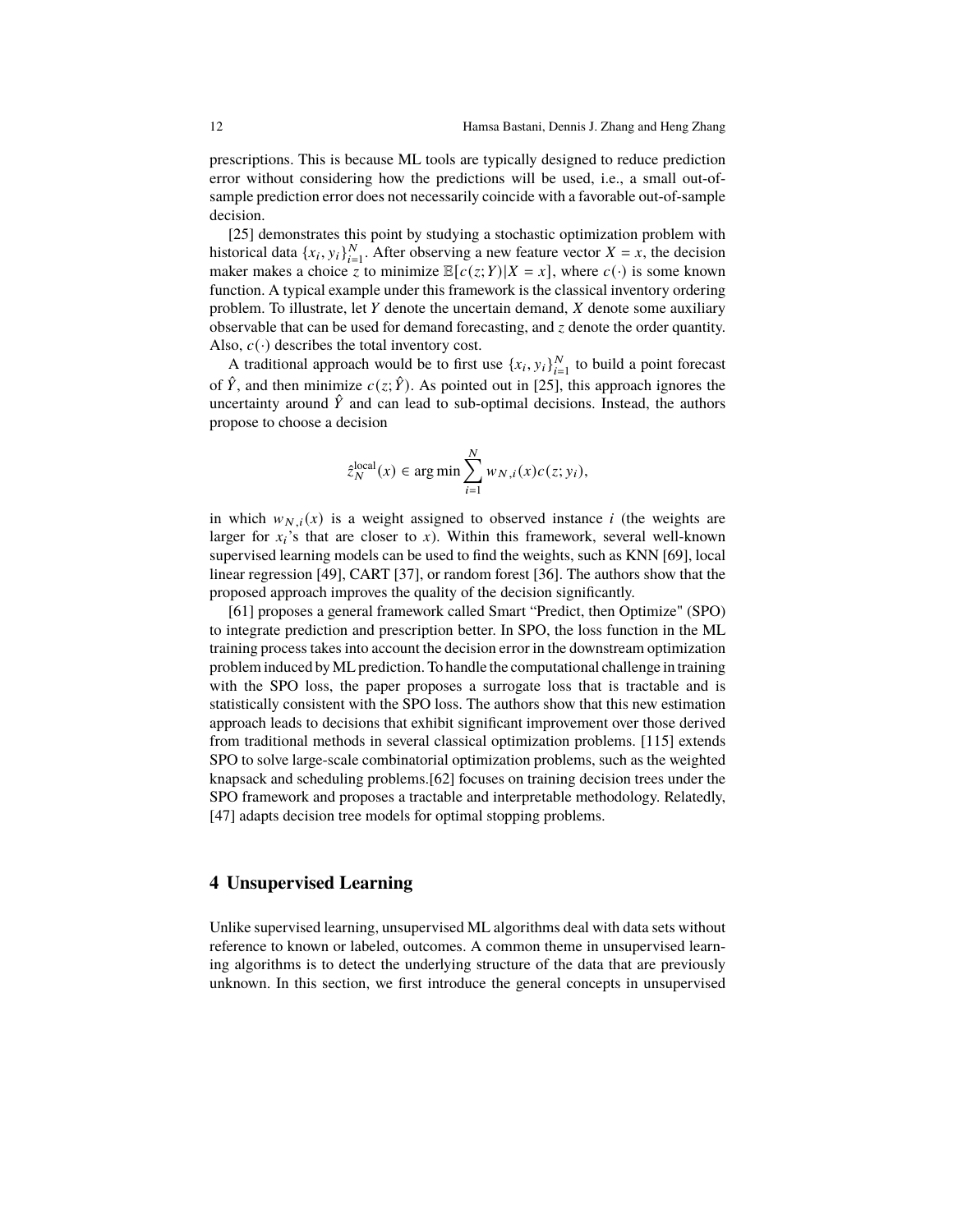learning and then discuss the important use cases of unsupervised learning in the OM literature.

## **4.1 General Introduction to Unsupervised Learning**

A widely applied class of unsupervised learning algorithms is the *clustering analysis*. Such analyses' goal is to group a set of data points,  $\{x_i\}_{i=1}^n$ , such that those data points in the same cluster are more similar to each other than to those in other clusters. Similarity between two data points  $i$  and  $j$  is measured by some notion of distance, for example the Euclidean distance  $\|\mathbf{x}_i - \mathbf{x}_i\|_2$ . Often, such clusters represent data groups with distinctive characteristics and, therefore, form a logical structure on which deeper nuts-and-bolts analysis and operational policies are based.

Classic examples of clustering include hierarchical clustering methods, which date back to the 1960s. For example, one may initialize each data point as a cluster and build a tree in a bottom-up fashion by merging similar clusters. This leads to the well-known hierarchical agglomerative clustering (HAC) algorithm [158]. Another widely used algorithm of clustering analysis is the  $k$ -means clustering algorithm. Taking  $k$  as an input to the algorithm, it divides the data into  $k$  clusters by iterating between two steps until convergence. In the first step, given the data points' assignments to the  $k$  clusters, we calculate the center of each cluster. In the second, given the center of each cluster, we assign each data point to the cluster whose center is the closest to that data point. The choice of parameter  $k$  is usually subjective, but the overarching principle is to strike a balance between the in-clustersimilarity and model complexity. The  $k$ -means clustering falls into the categories of centroid-based clustering, in which a center defines a cluster. Other well-known algorithms within this family include the  $k$ -medroids algorithm [99], the  $k$ -Harmonic means algorithms [165], and the fuzzy  $c$ -means algorithm [29]. The key difference among these algorithms lies in defining the centers and how to determine cluster assignments. A criticism of these methods is that they tend to favor sphere-like clusters and have great difficulty with anything else. This criticism motivates other algorithms, such as the density-based spatial clustering of applications with noise (DBSCAN) algorithm, which can give arbitrary-shaped clusters and requires no prior knowledge of the number of clusters [63].

Another broad class of unsupervised learning algorithms is*latent variable models*, which assume that some underlying latent variables generate the observable data. Local independence is often assumed, meaning that once these latent variables are controlled for, the variables manifested in the data are purely randomly generated with noise. Depending on the purpose of the analysis, the goal is either to uncover the data-generating process or to pinpoint the latent variables. One important example in latent variable models is the mixture of models. In such models, we assume that each data point  $\mathbf{x}_i$  is generated by one of the several underlying distributions without knowing the actual distributions and the membership of data points. The membership of data points to these distributions are the latent variables we do not observe. We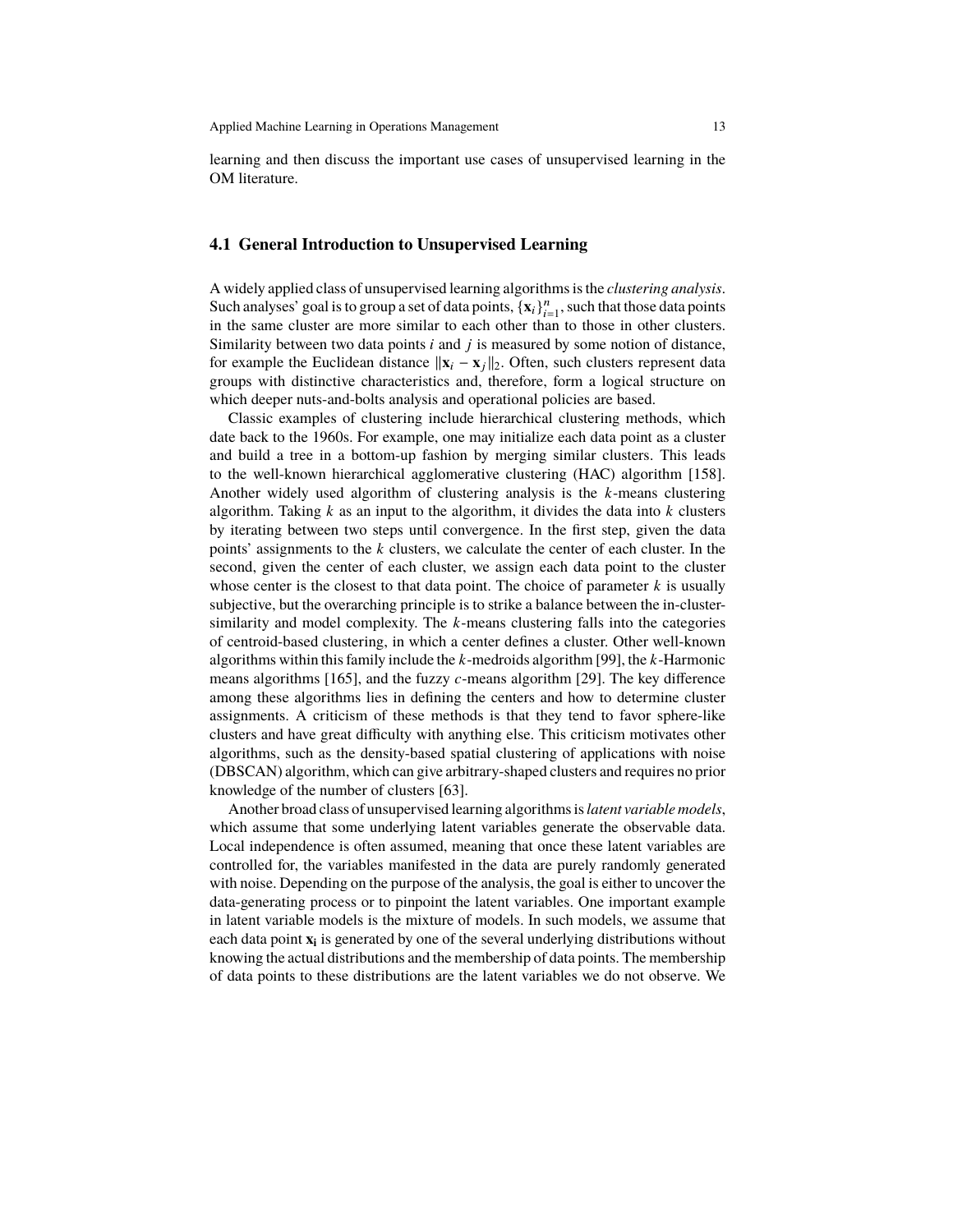are usually interested in these latent variables, as well as in the parameters of the distributions. The starting point to estimate such a model is to note that different specifications of the underlying distributions lead to a different likelihood of the observed data. Therefore, one may resort to the maximum log-likelihood estimation (MLE) method in the statistics literature. The central difficulty, however, is that since the latent variables are not observed, the MLE on marginal distributions is usually hard to optimize. The famous expectation–maximization (EM) algorithm solves this issue by alternating between performing an expectation (E) step, which creates a function for the expectation of the full log-likelihood function using the current estimate for the parameters and the posterior distribution of latent variables, and a maximization (M) step, which computes parameters maximizing the expected log-likelihood found in the E step [58, 123]. One can show that EM necessarily leads to a (local) maximum likelihood. Alternatively, one can also estimate such models with moment matching [57]. Another well-known model in this class is the hidden Markov chain model (HMM): one observes sequential data that are assumed to be governed by an unobservable Markov chain [19]. The parameters of the HMM can also be recovered by the EM algorithm.

Using the concept of latent variable models, we often want to infer a latent but much simpler or structured representation of the complex, unstructured, or highdimensional data we observe. Such a task is referred to as *representation learning*, which can serve as the basis for building classifiers or other predictors. For instance, this can be particularly useful when dealing with the curse of dimensionality. In predicting whether a consumer will click on an advertisement, we may have more features than the data set's size. Therefore, one would wish to work with low-dimensional data while keeping the primary information in the original data, and this is where such learning techniques come in handy. A canonical analysis for representation learning is principal component analysis (PCA), in which we assume that a linear combination of low-dimensional latent variables that are orthogonal to each other generates the high-dimensional data. Based on the eigenvalue decomposition of the covariance matrix, one can approximately recover these low-dimensional components. Alternatively, one can use singular value decomposition or matrix factorization with Markov-Chain Monte-Carlo. Recent developments in representation learning for applications such as speech recognition, signal processing, and natural language processing highlight the role of deep neural networks. For example, [21] uses deep neural networks to learn a distributed representation for each word, called a word embedding. For a review of representation learning, please refer to [22].

Other applications of unsupervised ML techniques include *anomaly detection* and *association mining*. Anomaly detection can automatically discover unusual data points to pinpoint fraudulent transactions, discover faulty hardware pieces, or identify an outlier caused by a human error. Association mining identifies patterns that frequently occur together in the data and is frequently used by retailers for basket analysis to discover goods often purchased simultaneously. A recent milestone of using deep learning methods for unsupervised learning is the generative adversarial network (GAN), which, given a training set, learns to generate new data statistically similar to data in the training set [78]. For example, a GAN can be used for voice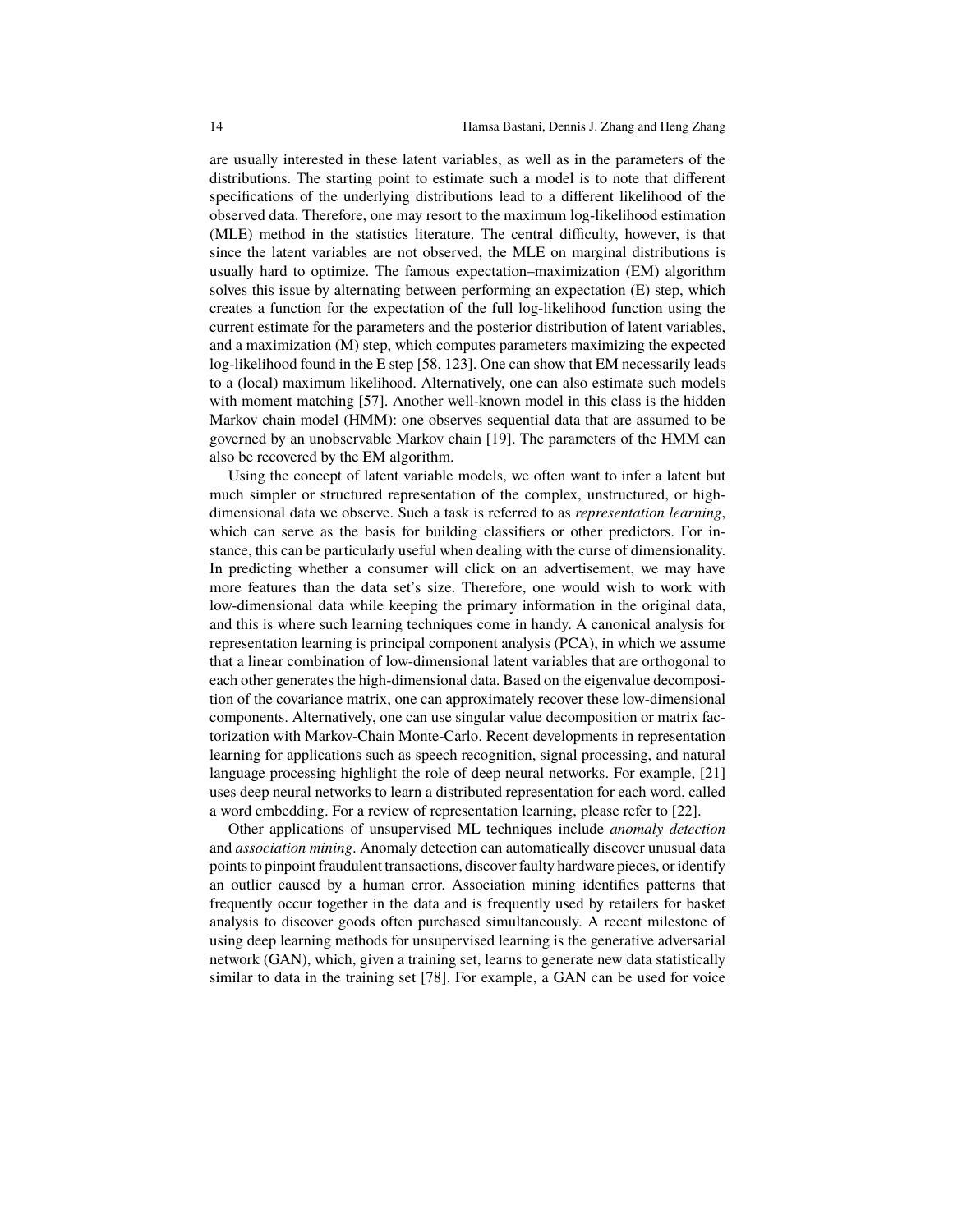impersonation, mimicking the pitch and other perceivable signal qualities, as well as the style of the target speaker. It is proven very useful for strengthening the performance of both supervised learning and reinforcement learning algorithms. These unsupervised ML techniques are not directly relevant to the OM literature (so far), so we will not review their details (please refer to Table 2).

| <b>Class</b>                   | Model                                                                                                                                                                                                      | <b>Papers</b>                                             |
|--------------------------------|------------------------------------------------------------------------------------------------------------------------------------------------------------------------------------------------------------|-----------------------------------------------------------|
| Clustering                     | Hierarchical Agglomerative Clustering (HAC)<br>$k$ -Means Clustering<br>$k$ -Medoids<br>$k$ -Harmonic Means<br>Fuzzy $c$ -Means<br>Density-Based Spatial Clustering of Applications<br>with Noise (DBSCAN) | [158]<br>[114]<br>[99]<br>[165]<br>[29]<br>[63]           |
| latent variable models         | Mixture of Models<br>Expectation Maximization (EM) Algorithm<br>Hidden Markov Chain Model (HMM)                                                                                                            | [57]<br>[58, 123]<br>[19]                                 |
| <b>Representation Learning</b> | Principal Componant Analysis (PCA)<br>Word Embedding                                                                                                                                                       | [127]<br>[21]                                             |
| Other Unsupervised Models      | <b>Anomaly Detection</b><br><b>Association Ruling Learning</b><br>Autoencoder<br>Generative Adversarial Network (GAN)<br>Deep Belief Network                                                               | [39, 104]<br>$\lceil 2 \rceil$<br>[106]<br>$[77]$<br>[84] |

**Table 2** Some well-known unsupervised learning models and seminal papers.

## **4.2 Unsupervised Learning for Descriptive Analysis**

#### **4.2.1 Unsupervised Learning for Prediction**

Unsupervised learning techniques often play an essential role in structuring the data to aid predictions. For example, clustering analysis allows the analyst to "divide and conquer" in prediction tasks — once data are appropriately grouped, one can customize the prediction model for each group to achieve higher accuracy. Predictions based on clustering often outperform the naive implementation of predictions. [110] adopts this research strategy. The authors consider the forecast of product returns based on return merchandise authorization (RMA) information. They first conduct a clustering analysis to segment customers based on their historical RMA records and then use counting regression models to generate a forecast for each customer cluster. In this process, the clustering analysis allows the authors to fully exploit customer heterogeneity and leads to improved forecast accuracy in comparison with two benchmark models. This point is further illustrated by a paper [89] in the setting of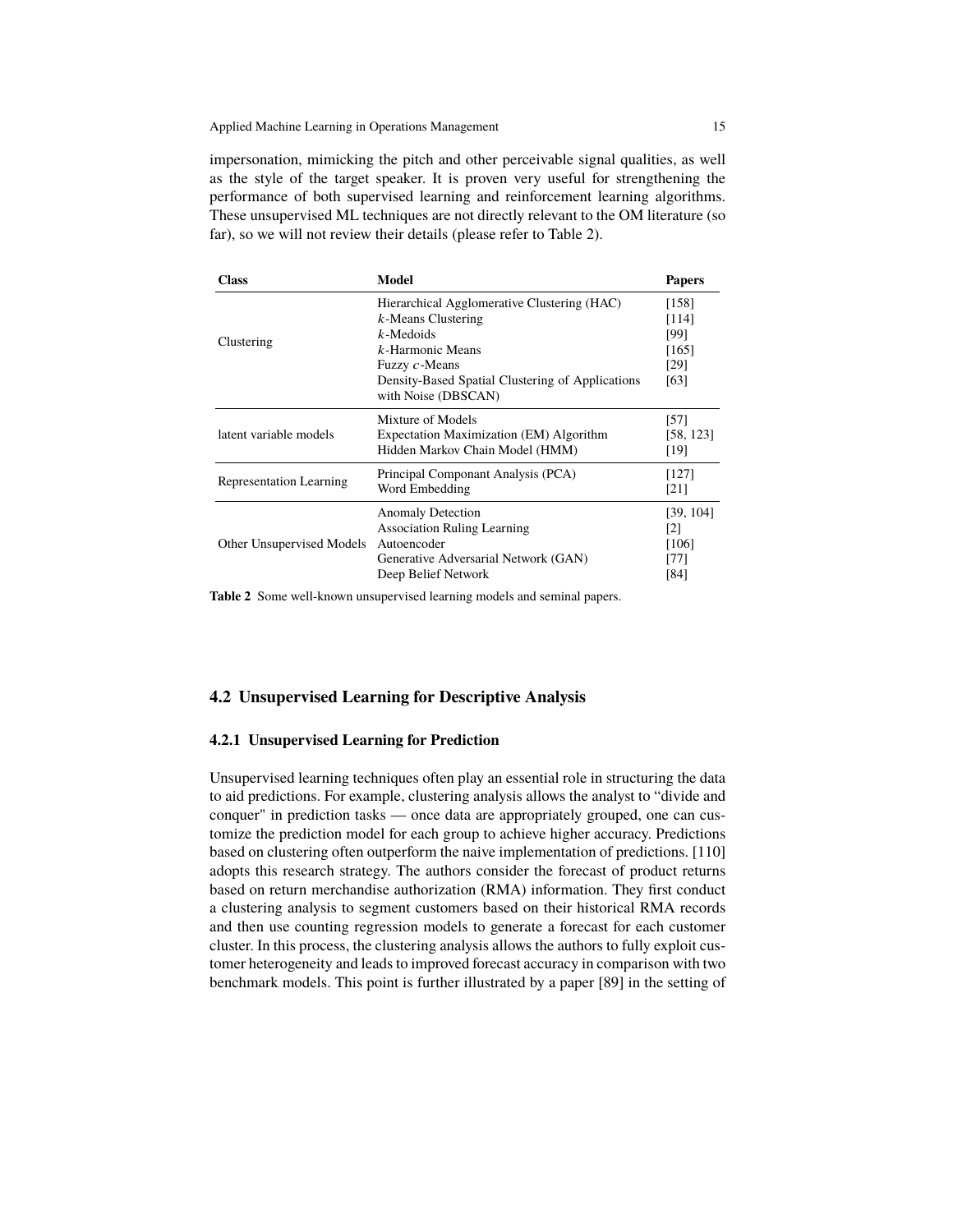demand forecasts for electronic retailers. The authors present a cluster-then-predict approach to forecast customer orders of new products similar to past products, which leads to mean absolute errors approximately  $2\% - 3\%$  below the partner firm's existing forecasts. The same clustering method is adopted by [144] for exploratory analysis, which investigates the impact of different cross-border fulfillment options, such as the fulfillment by Amazon (FBA) option and in-house fulfillment on the sales and bottom line of e-retailers. In a similar vein, [50] also utilizes clustering to predict customer demand. More specifically, [50] studies the demand forecasting problem for retailers in a scenario in which certain products have a large amount of historical data, while others are newly introduced and have scarce demand-related data. The authors propose a procedure that first applies the maximum likelihood estimation approach to estimate a different coefficient vector for each product and then combines hypothesis testing and  $k$ -means clustering to identify the correct aggregation level for each coefficient.

One often uses latent variable models in prediction problems in the OM literature. For example, in [139], the authors develop dimension-reduction methods for forecasting incoming call volumes. Their approach is to treat the intra-day call volume profiles as a high-dimensional vector time series. They propose, first, to reduce the dimensionality by singular value decomposition of the matrix of historical intraday profiles and, then, to apply time series and regression techniques. The authors show that their method is very competitive in out-of-sample forecast comparisons using two real data sets. The hidden Markov model (HMM) is used in [122] to identify unobserved on-shelf out-of-stock (OOS) by detecting changes in sales patterns resulting from unobserved states of the shelf. They identify three latent states, one of which characterizes an OOS state, specify the model using a hierarchical Bayes approach, and use a Monte Carlo–Markov chain methodology to estimate the model parameters. Their HMM approach performs well in predicting out-of-stocks, combining high detection power (63.48%) and low false alerts (15.52%). A recent paper [42] introduces Product2Vec, a method based on the representation learning technique Word2Vec, as discussed in [118], to study product-level competition when the number of products is extensive. Their model takes consumer shopping baskets as inputs and generates a low-dimensional vector for every product that preserves essential product information.

Some exciting research work that combines latent variable models and clustering analysis for prediction is presented in [95]. The authors study the problem of segmenting a large population of customers into diverse clusters based on customer preferences, using preference observations such as purchases, ratings, and clicks. In real applications, the universe of items can be vast and unstructured, while individual customer data are highly sparse, which prevents the applicability of existing techniques in marketing and ML. Their proposed method proceeds in two steps: *embed* and *cluster*. In the *embed* step, they squeeze individual customer data into the low-dimensional space by calculating the likelihoods of each customer's observed behavioral data regarding each of a small number of product categories under a representative probabilistic behavior model. In the *cluster* step, the clustering analysis is applied to low-dimensional embedding. The authors derive the necessary and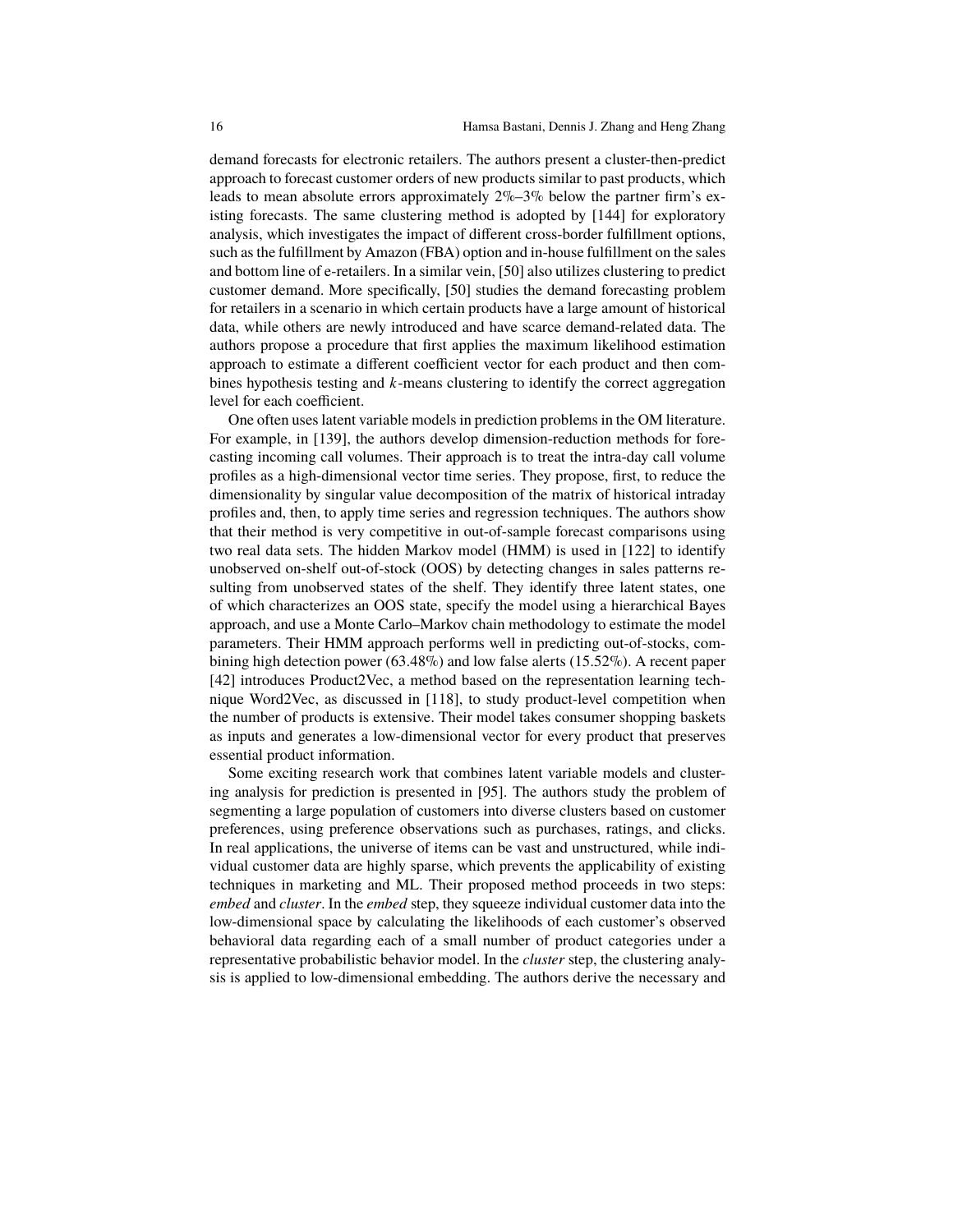sufficient conditions to guarantee asymptotic recovery of the true segments under a standard latent class setup, and they show empirically that their method outperforms standard latent variable methods.

#### **4.2.2 Using EM Algorithms in Choice Model Estimation**

As we reviewed in Section 4.1, the EM algorithm is a useful technique to deal with latent variable models. While this algorithm is derived from solving unsupervised learning problems, it has been widely used in OM choice modeling literature. In choice modeling, while customer purchases are often observed through transactional or point-of-sales data, customers who enter the store but do not purchase are often not observable to researchers, especially in brick-and-mortar retailing. Such one can view such missing data as latent variables, and there is a large stream of OM literature that builds different EM algorithms to estimate customers' arrival process.

This literature started with the seminal work [154]. The paper proposes a method for estimating substitute and lost demand when only sales and product availability data are observable, and only a selected subset of items are offered to the consumer in each period. The model considers an MNL choice model with a non-homogeneous Poisson model of consumer arrivals and applies the EM algorithm to estimate the model parameters; it does so by treating the observed demand as an incomplete observation of the demand that would have been observed if all products had been available in all periods. It shows that all limit points of the procedure are stationary points of the incomplete data log-likelihood function.

Subsequently, the EM algorithm is used to estimate the parameters of various choice models. In [141], the authors adapt the EM algorithm to estimate the Markov chain choice model. The parameters of the Markov chain choice model are the probability that the customer arrives in the system to purchase each one of the products and the transition probabilities. The authors treat the path that a customer follows in the Markov chain as the latent variables. For the E step, they show how to compute the probability of consumer purchase and the expected number of transitions from a particular product to another, conditional on the final purchase decision of a customer. For the M step, they show how to efficiently solve the optimization problem that appears in the M step. Numerical experiments demonstrate that their algorithm, together with the Markov chain choice model, leads to better predictions of customer choice behavior compared with other commonly used choice models. Several other authors consider the estimation of the rank-based model in which each customer has a ranked list of products in mind, and he purchases the most preferred available product with the EM algorithm [65, 93, 94, 133, 134].

In summary, EM algorithms have proven to be effective in the estimation of many choice models. In fact, they have become an off-the-shelf method that one may consider for dealing with choice model parameter estimation.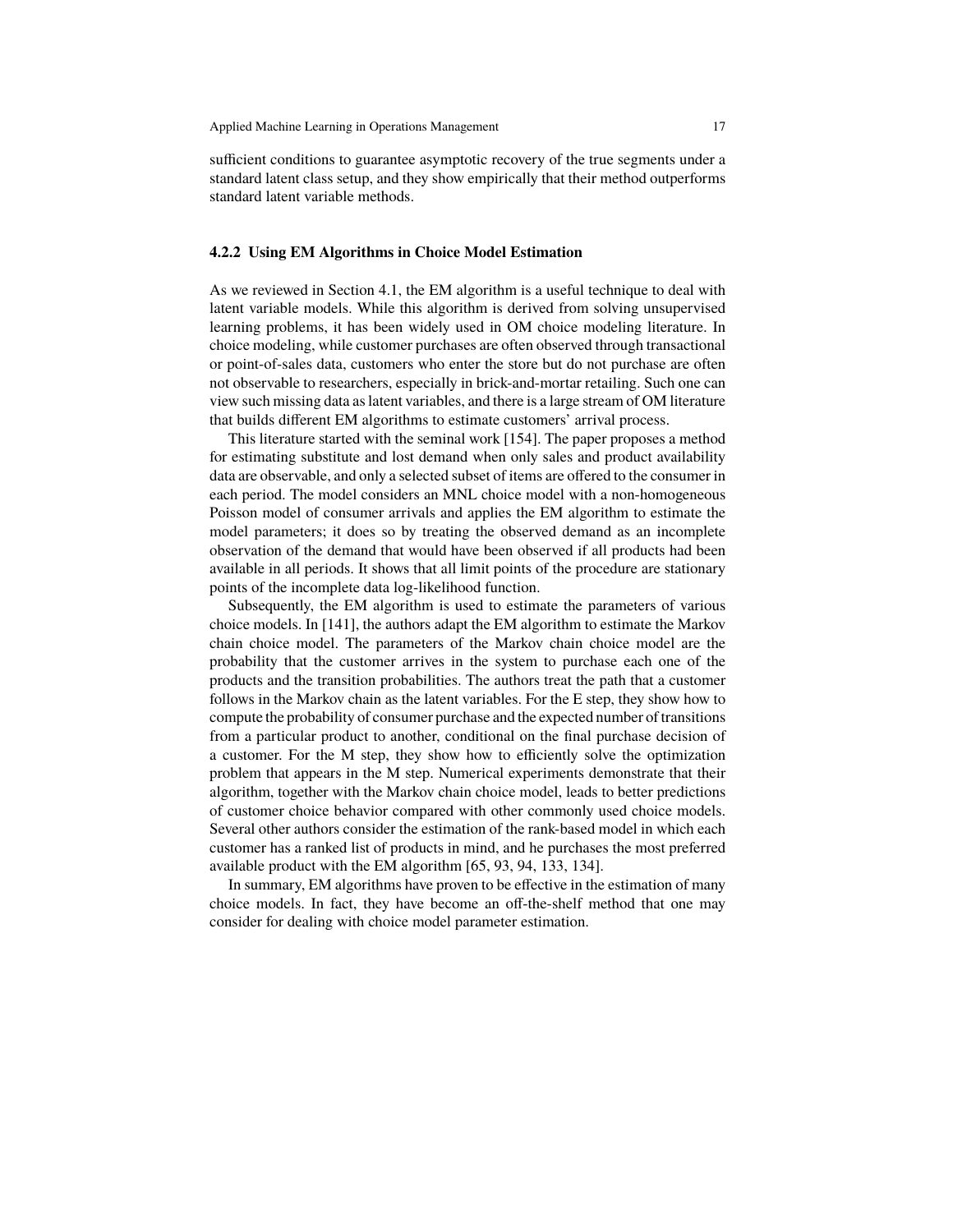### **4.3 Unsupervised Learning for Prescriptive Analysis**

In this section, we will review several recent works on applying unsupervised learning for prescriptive analysis. This literature is still relatively young and sparse, but we expect it to quickly grow in the near future, in view of the wide application of unsupervised learning in other fields.

[24] investigates the personal assortment optimization when there are heterogeneous customers with unknown product preferences and known features. The authors consider a dynamic clustering policy embedded into an exploration-exploitation framework with MNL as the assumed choice model. The clustering policy aims to learn both the underlying mapping of profiles to clusters and the preferences of each cluster with the Dirichlet process mixture model, which can be estimated by a Markov Chain Monte Carlo (MCMC) sampling scheme. The case study presented in [24] suggests that the benefits of such a strategy are substantial. Compared with a data-driven policy that treats customers independently and a linear-utility policy that assumes that products' mean utilities are linear functions of available customer attributes, it generates over 37% and 27% more transactions, respectively.

Another recent work [79] studies a multi-location newsvendor network when only first- and second-moment information of demand is known by using a distributionrobust model to find inventory levels that minimize the worst-case expected cost among the distributions consistent with this information. The authors show that the problem is NP-hard, but they develop a computationally tractable upper bound on the worst-case expected cost if the costs of fulfilling demands follow a nested structure. They propose an algorithm that can approximate general fulfillment cost structures by nested cost structures, which gives a computationally tractable heuristic for the optimization problem. To show that nested structures offer sufficient modeling flexibility, they develop a simple algorithm that stems from the HAC algorithm to approximate any general distance-based fulfillment cost structure as a nested cost structure.

# **5 Bandits and Reinforcement Learning**

In both supervised and unsupervised learning, the training dataset is assumed to be provided through an exogenous process. However, in general, the decision maker's actions can *affect* the data that we observe, thereby affecting the quality of the downstream predictive model. For instance, let us return to our earlier example on supervised learning for advertising:  $\mathbf{x}_i$  describes the characteristics of a customer who is offered an advertisement, and  $y_i = 1$  if the consumer clicks on this advertisement. Yet, we observe that this dataset is available *only if* the platform shows some customers this specific advertisement. If not, the platform does not observe the resulting customer response, and consequently, cannot make predictions for new customers. In other words, the platform's current decisions directly affect the data it observes, and thereby its ability to make good decisions in the future. Multi-armed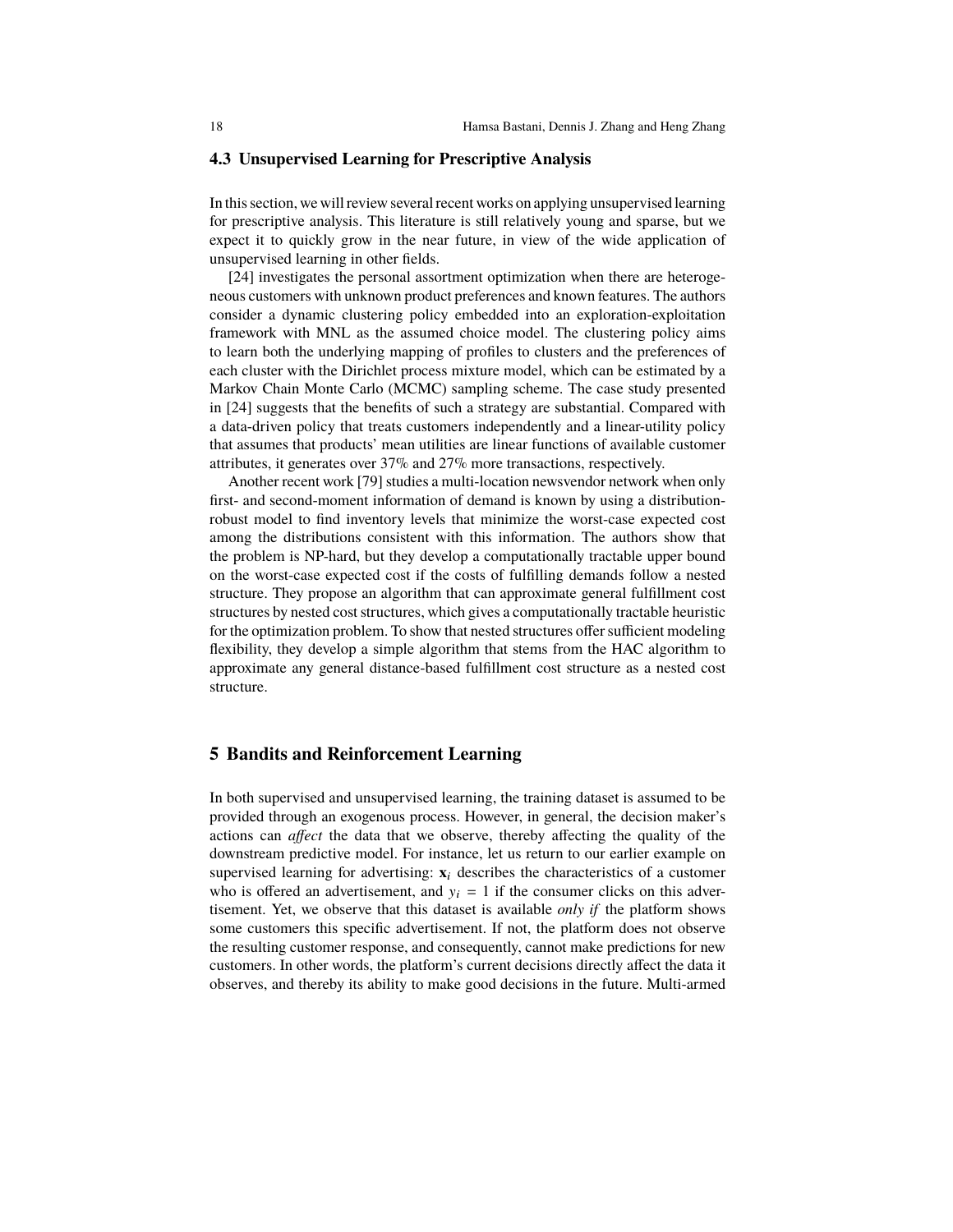bandits (MAB) and reinforcement learning (RL) provide a general framework and near-optimal algorithms for making these types of sequential decisions in the face of uncertainty.

#### **5.1 Multi-Armed Bandits**

The term "multi-armed bandits" comes from a stylized gambling scenario in which a gambler faces several slot machines that yield different payoffs. In the classical multi-armed bandit, the decision-maker has access to  $K$  actions (referred to as "arms"). As a running example, let each arm be a new treatment for a disease. Each arm *i* is associated with an expected reward  $\mu_i$ —i.e., the expected improvement in patient outcomes from this treatment. We sequentially observe  $T$  homogeneous new patients, and the decision-maker chooses one arm for each patient. Upon assigning a patient treatment, she immediately observes a noisy signal of the treatment's reward  $\mu_i$  — thus, if she assigns this arm to a sufficient number of patients, she can obtain a good estimate  $\hat{\mu}_i$  of the arm's expected reward. This is termed *exploration*—i.e., a good policy must try each arm in order to learn if it is promising. However, to maximize long-term performance across all patients, a good policy must also *exploit* the data it has accumulated thus far and offer the estimated best arm to patients. This *exploration-exploitation tradeoff* underlies the design of all bandit algorithms.

Table 3 provides some typical applications of bandits, as well as their corresponding actions (arms) and the reward (feedback).

| <b>Application</b>   | Action                                                          | <b>Reward</b>                   |
|----------------------|-----------------------------------------------------------------|---------------------------------|
| clinical trials      | which drug to prescribe                                         | patient outcome                 |
| web design           | font color, page layout, etc.                                   | #clicks, engagement time, etc.  |
| content optimization | featured items/articles                                         | #clicks, engagement time, etc.  |
| web search           | search results for a given query                                | user satisfaction               |
| advertising          | which ad to display                                             | revenue from ads                |
|                      | recommender systems which products to recommend                 | user satisfaction               |
| dynamic pricing      | product prices                                                  | revenues                        |
| procurement          | which items to buy                                              | utility from items and costs    |
|                      | auction/market design which reserve price to use                | revenue                         |
| crowdsourcing        | which tasks to give to which workers quality of completed tasks |                                 |
| datacenter design    | which server to route the job to                                | job completion time             |
| Internet             | which TCP settings to use                                       | connection quality              |
| radio networks       | which radio frequency to use                                    | rate of successful transmission |

**Table 3** Some common applications for multi-armed bandits, adapted from [142].

The celebrated Gittins indices [74] show that the optimal solution to an infinitehorizon Bayesian multi-armed bandit satisfies an index-based policy. However, this solution is generally computationally intractable, and thus, the near-optimal and computationally simpler Upper Confidence Bound (UCB) algorithm [11] became the workhorse bandit algorithm. UCB leverages the "principle of optimism" to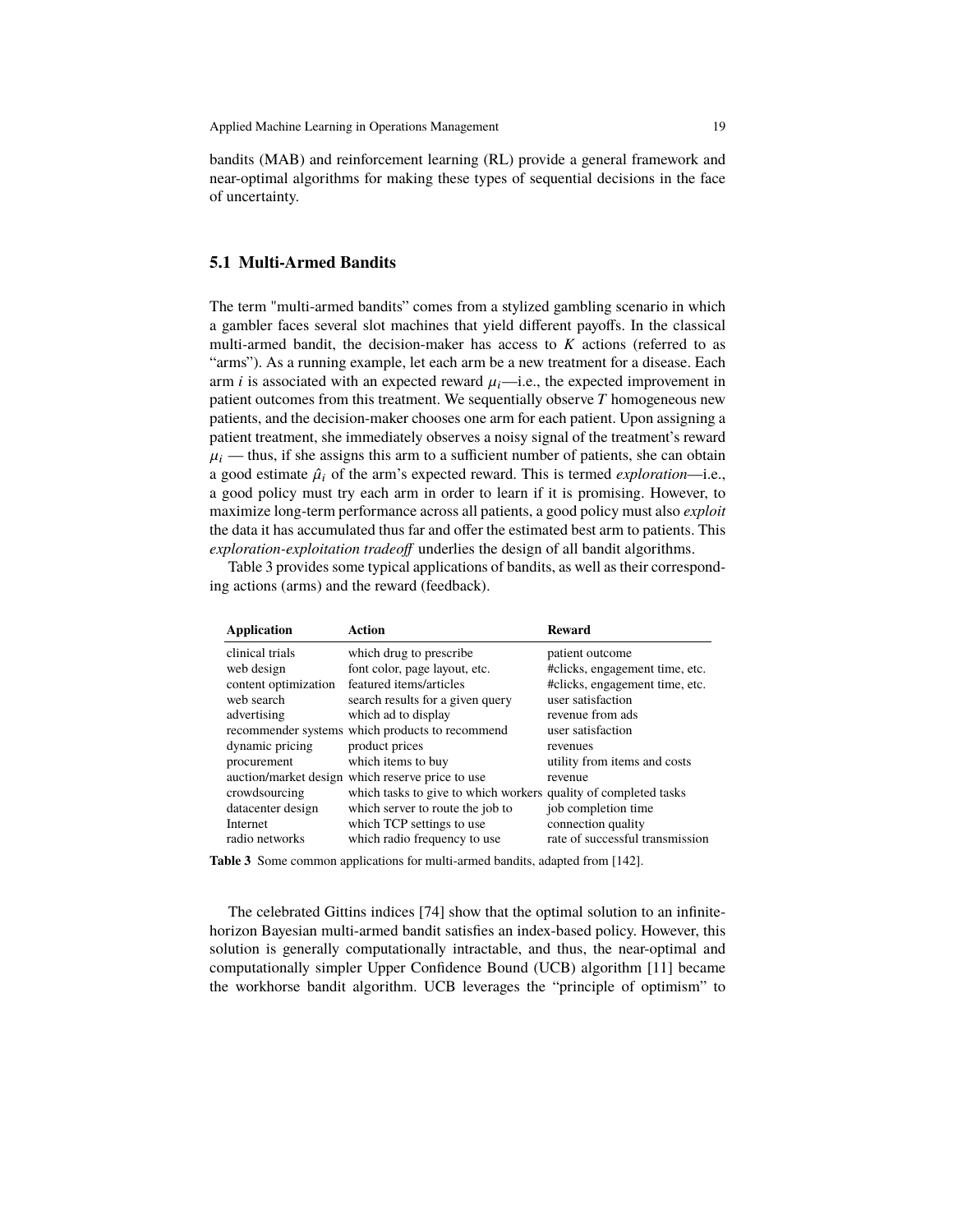tradeoff exploration and exploitation: when uncertain about an arm's reward, act assuming that it has the highest possible reward based on its confidence set. This approach naturally induces exploration since arms that have few observations will have large confidence sets, and at the same time, it avoids wasteful exploration since only arms that have some reasonable probability of being the best will be played. Recently, Thompson Sampling has risen to prominence, demonstrating superior empirical performance as well as similar near-optimality guarantees [132, 150]

There are numerous variants of the classical multi-armed bandit described above. Of particular importance to the OM community, the contextual bandit framework is a significant extension, allowing decision-makers to *personalize* decisions. In this setting, individuals at each time  $t$  are associated with a feature vector  $X_t$  that captures individual-specific information that may affect their response to the choice of the arm (e.g., customer or patient histories). Each arm is then associated with an unknown function  $f: X \to Y$ , which maps from the individual's feature vector to her observed reward. The most widely studied setting is where  $f$  is a linear (or generalized linear) model [1], but there has also been work studying nonparametric but smooth choices for  $f$  [80]. Surprisingly, [18] shows that when there is sufficient randomness in the observed features, the exploration-exploitation tradeoff disappears. This is because randomness in the features can induce *free exploration*, allowing a greedy algorithm to perform comparably to or better than bandit algorithms that explore.

#### **5.1.1 Popular Variants**

The bandit framework makes a number of assumptions that may not hold in practice. Thus, as bandit algorithms are increasingly being deployed in practice (for A/B testing, recommender systems, etc.), a number of variants have been proposed to bridge the gap between theory and practice.

For instance, the rewards of arms may *change* over time (e.g., news articles or fashion products may become outdated). Policies that "forget" old data have been designed for this non-stationary environment [28, 45]. In mobile health applications, users may become "habituated" to recently-taken actions, reducing the expected reward for that action; this necessitates adapting existing bandit algorithms to additionally model the underlying habituation and recovery dynamics [119].

Outcomes may not be observed immediately; for example, in a clinical trial, it may be many months before the patient's outcome is observed [7]. Good policies must account for assignments that are already in the pipeline but are yet to be observed when designing their exploration strategy [98].

The observed individual-level features may be *high-dimensional*. In this case, one generally cannot design good policies unless there is additional structure. A popular assumption to impose is that the arm rewards are *sparse*—i.e., only a subset of the many observed features is predictive of the rewards. Then, [15] bridges highdimensional estimation and bandits to design good policies in this setting.

In many recommender systems, the arms may not be a single product but a combinatorial *assortment* over a set of products. In this case, whether or not the user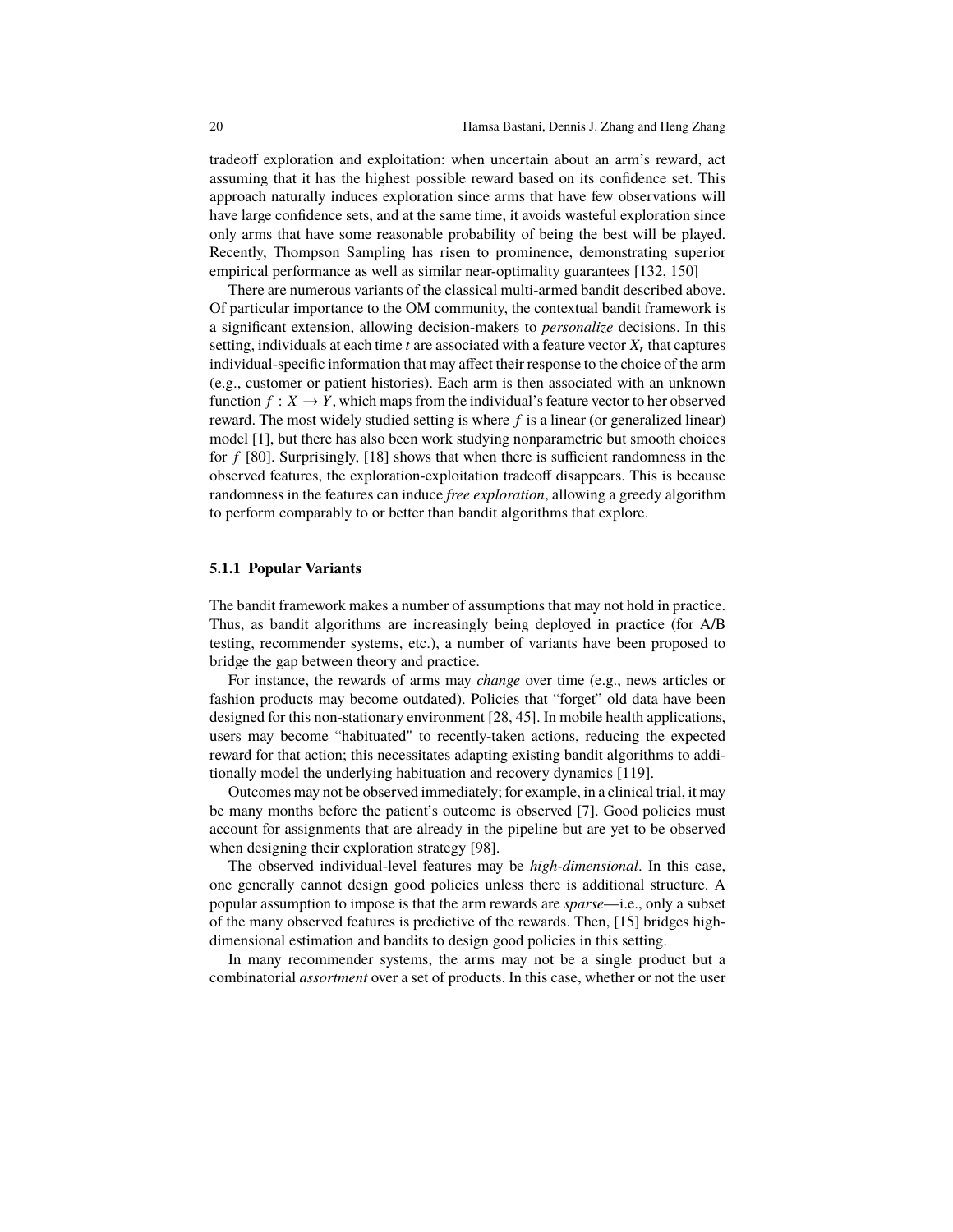clicks on an item depends not only on the item, but also on the other items in the assortment set. This type of feedback has been studied in the classical MNL choice model. [5] bring these ideas to the bandit setting. Another issue with recommender systems is that users may *disengage* from the platform if they are initially offered poor recommendations. [16] shows that it may be favorable in these instances to use customer information to constrain exploration upfront.

In practice, there may be a number of constraints that govern the decision-making process. For instance, in ad allocations, a firm may request the platform for a minimum expected click-through rate, or in resource allocation problems, the decisionmaker may face capacity or budget constraints. [3] studies policies under general global convex constraints and concave objective functions.

## **5.1.2 Dynamic Pricing**

Consider a monopolist that seeks to dynamically price a new product with unknown market demand. This problem suffers from the semi-bandit feedback: if a customer purchases a product at a price  $p$ , one can infer that she would have purchased it at any lower price  $p' < p$ , but we do not observe her purchase decision for higher prices  $p' > p$ ; conversely, if a customer does *not* purchase a product at price  $p$ , we do not know if she would have purchased it for any lower prices. Thus, the decision-maker must navigate an exploration-exploitation tradeoff in her pricing decisions to learn the market demand and converge to an optimal price. This particular problem and its variants have received significant attention in the OM community [101, 103].

In collaboration with the fashion e-retailer Rue La La, [66], which we have discussed in Section 3.3, also demonstrates the potential economic value of dynamic pricing policies in practice, particularly for new products with uncertain demand and stringent inventory constraints. However, in practice, a large platform must solve the pricing problem over a large number of products. In this case, one may wish to leverage contextual information in the form of product features [51]. However, product demand variation may not be captured by product features alone: for example, there may be different demand for two different black dresses due to factors that are hard to measure, such as fit or style. For these settings, [17] adopts an empirical Bayes approach to learn a shared prior across demand parameters for related products.

## **5.2 Reinforcement Learning**

In the multi-armed bandit setting, while the actions taken by the decision-maker affect the data they observe, they do not affect the world. However, this assumption does not hold in many settings. For instance, if a platform shows too many advertisements to a consumer, she may decide to leave the platform. In this case, decisions made at the current step have long-term consequences beyond the immediate reward collected. Thus, decision-makers not only need to address the exploration-exploitation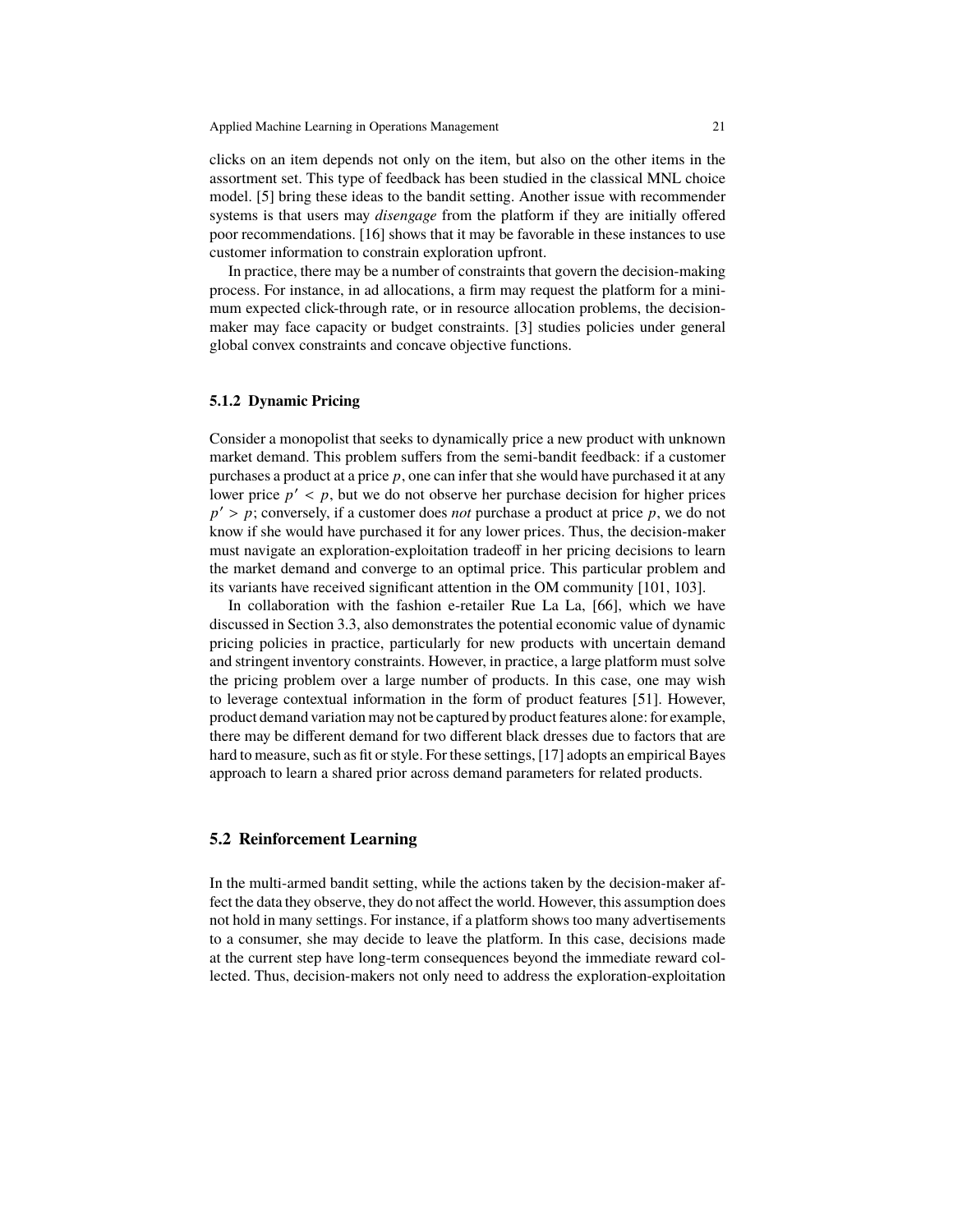tradeoff but must also account for how their actions affect the underlying state of the world. This property is characteristic of many practical problems, including queuing (where the state encodes the current capacity of the queue), inventory management (where the state encodes the amount of inventory currently available), and dynamic pricing (where the state encodes the remaining inventory). Reinforcement learning algorithms are designed to solve these kinds of problems [56, 73].

The standard framework for formalizing a reinforcement learning problem is a *Markov decision process (MDP)*. At a high level, an MDP consists of a set of states representing the world's possible states. For instance, the state might represent whether the customer has left the platform. Similar to multi-armed bandits, an MDP also has a set of actions that the decision-maker can take. It also has a reward function; in contrast to the multi-armed bandits setting, rewards now depend not only on the action taken but also on the system's current state. For instance, if the customer has already left the platform, then the reward is zero regardless of what action is taken. Finally, an MDP also has a (probabilistic) transition function that describes how the state changes depending on the action taken. For instance, the customer might leave the platform with a higher probability if they are shown an advertisement.

The goal of reinforcement learning is to compute the optimal policy, which specifies the action to take in each state in a way that maximizes the cumulative reward collected over the time horizon of the problem. For infinite-horizon problems, a discount factor is applied to future rewards to ensure that the cumulative reward collected is finite. When the MDP reward function and transition function are known, the decision-maker observes the current state, and the state and action spaces are finite and small; thus, we can efficiently solve for the optimal policy using value iteration (also known as dynamic programming) [20]. At a high level, this approach characterizes the optimal policy in terms of the value function encoding the optimal cumulative reward achievable at each state, establishes a recursive equation, known as Bellman's equation, characterizing the value function, and then solves this equation using an iterative procedure that is guaranteed to converge.

There are three reasons that this approach may no longer work. The first is due to the *curse of dimensionality*. When the state space is very large or continuous, then value iteration is no longer computationally tractable. In this case, approximate dynamic programming algorithms for solving the MDP have been studied; these algorithms are not guaranteed to compute the optimal policy but often work very well in practice. Continuous states remain a major challenge but are common in predictive analytics applications; for instance, they might encode the current customers' attributes that can be used to predict the probability they will leave the platform.

The second is due to *partial observability*. The decision-maker may not always observe the state of the world; for instance, he might not know immediately whether the customer has left the platform or temporarily become unresponsive. In this case, the problem must instead be formalized as a *partially observed MDP (POMDP)*. Algorithms exist for solving for the optimal policy in a POMDP, though they do not scale nearly as well as value iteration.

The third reason is that the transition and reward functions are unknown. For instance, the decision-maker might not know ahead of time the probability that the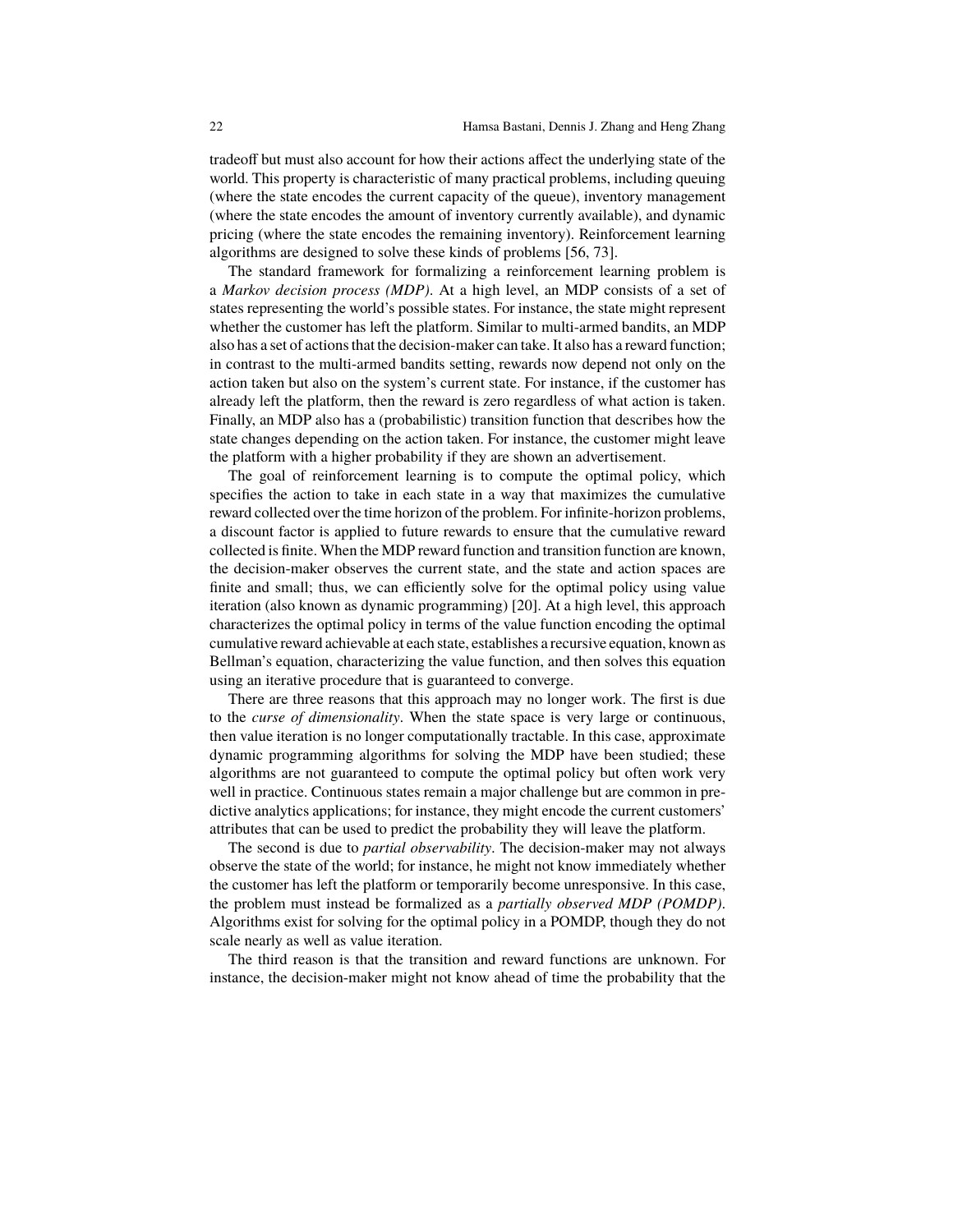customer will leave the platform if shown an advertisement. Instead, the decisionmaker must learn this information by taking exploratory actions; thus, this setting combines bandit feedback with MDPs. Reinforcement learning typically refers to this setting; however, as we discuss below, specific reinforcement learning algorithms can be useful for addressing the previous two issues as well.

One can divide reinforcement learning algorithms into two approaches: modelbased and model-free. Intuitively, a model-based algorithm first estimates the MDP transition and reward functions and then uses value iteration to compute the optimal policy based on these estimates. As the estimates converge to the true transition and reward functions, the computed policy converges to the true optimal policy. Most algorithms that provide theoretical guarantees are model-based. [100] introduced the  $E^{\bar{3}}$  algorithm, which was the first provable near-optimal polynomial-time algorithm for learning in MDPs. [34] proposed the much simpler R-MAX algorithm, which formally justified a solution strategy similar to bandits, based on optimism under uncertainty. This work then paved the way for improved algorithms for reinforcement learning based on UCB [12] and Thompson Sampling [4].

In contrast, model-free algorithms avoid estimating the transitions and rewards; instead, they directly learn a representation of the policy. These algorithms tend to be less sample-efficient compared to model-based algorithms. However, a key benefit of these approaches is that they are very general since they are agnostic to the structure of the MDP; for instance, they readily apply to MDPs with large or continuous state spaces. Model-free algorithms can furthermore be subdivided into two kinds. First, Q-learning [159] is an algorithm that aims to learn the  $Q$ -function, which encodes the cumulative reward achieved by taking an action in a given state and then acting optimally thereafter. The  $Q$ -function implicitly encodes the optimal policy since we can greedily choose the action with the highest value according to the  $Q$ -function in the current state. The  $Q$ -function can be learned using the method of temporal differences  $[145]$ , which establishes a recursive formula for the  $Q$ -function based on Bellman's equation. In the finite state setting, there has been recent work proving that  $Q$ -learning can efficiently recover the optimal policy [96, 143]. Second, policy optimization algorithms rely on directly optimizing the policy. A classical approach is to use a parametric policy class such as neural networks, and then to use gradient descent on to optimize these parameters [161]. Recent work has proposed additional improvements, including actor-critic approaches that combine policy optimization with  $Q$ -learning [105, 121, 146] and algorithms that rely on trust-region optimization [138]. Policy optimization algorithms are very general; for instance, unlike  $Q$ -learning, they can be applied to POMDPs. The drawback of these algorithms is that they are highly susceptible to local minima since the optimization problem tends to be highly non-convex.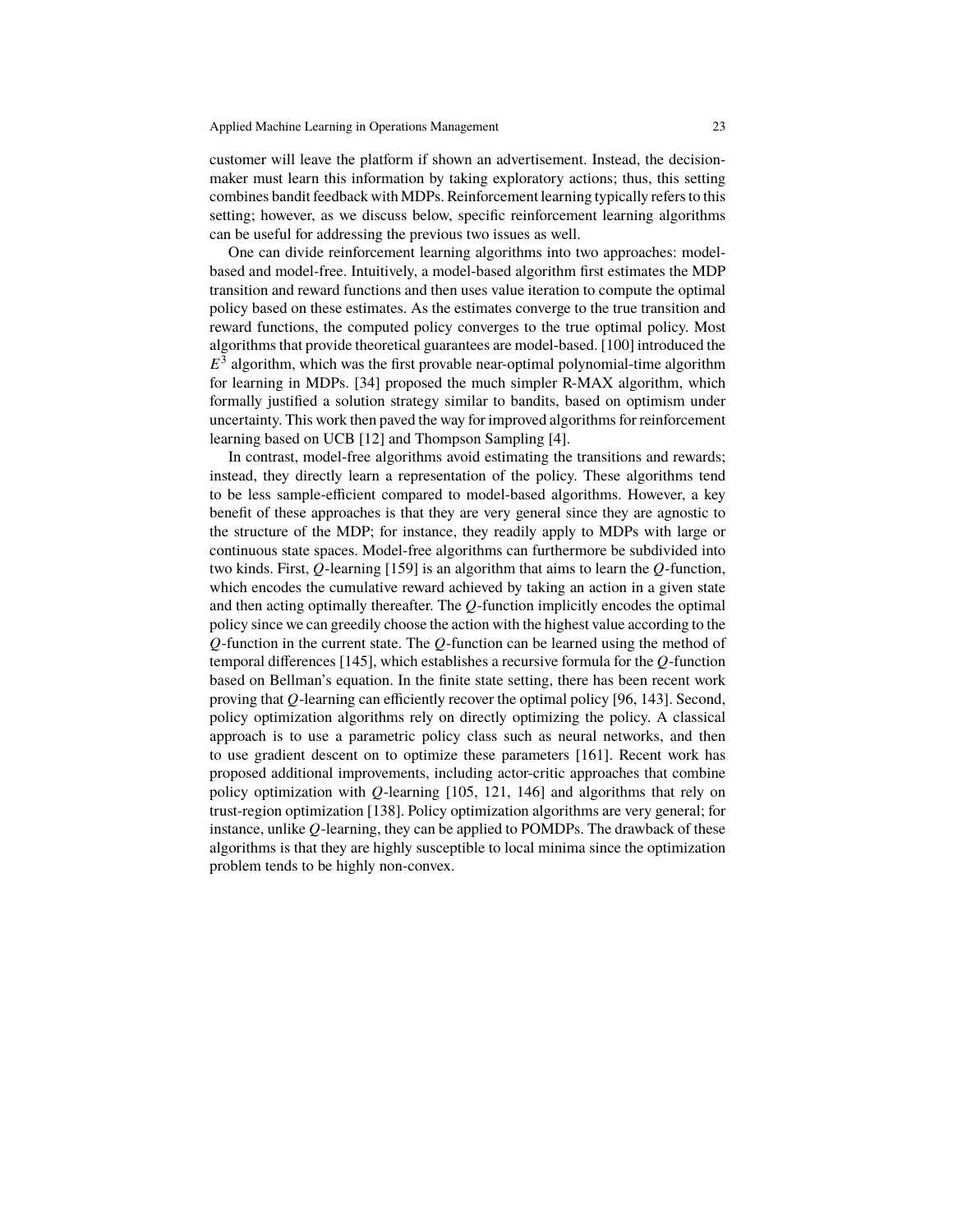## **6 Future Directions**

We envision that the increasing availability of data will continue to drive the development of ML-based research in OM. Before we close this chapter, we identify several research areas at the intersection of ML and OM that we believe will continue to attract more research attention. We will start with supervised learning.

First, a large amount of observational data from actual business practice is being accumulated in many business disciplines and is gradually shared with business researchers [140, 166]. Such data often include a large number of covariates available to describe the context of the data. Combined with advanced ML techniques, we think that the causal inference literature will focus increasingly on heterogeneous treatment effects (HTE) and provide personalized decision-making in operations, such as individualized medical choices or personalized assortment optimization/pricing. Two major difficulties are how to utilize ML tools' representation power to infer treatment effects for heterogeneous individuals that can overcome the endogeneity issue universally found in observational data and how to overcome the high-dimensionality in data. Previously mentioned work [156] and [157] aim to address the first issue. However, there is still much room for new developments. For example, existing approaches in HTE analysis deal mainly with cross-sectional settings, while a large body of causal inference literature has demonstrated the value of exploiting temporal variation on an individual level for average treatment effect analysis. Therefore, an important research direction is to develop ML-based HTE estimators tailored to *panel data*. Moreover, most work in HTE analysis uses tree-based methods. Can other techniques—e.g., *deep learning*—that are known to be more powerful when more training data are available be used for such purposes? Furthermore, advancements have been made recently in applying ML techniques to identify critical covariates in *high-dimensional data* for causal inference, such as those discussed in [44]. Can we tailor these methods to OM problems?

Second, we also expect that OM researchers will utilize more recent ML developments to improve traditional optimization techniques. In Section 3.3, we discussed the literature on incorporating specific ML models into optimal decision making. Nevertheless, other ML models, especially those developed recently with more prediction power, can also be considered for such purposes. For example, it is sensible that deep learning models can better describe consumer choice behaviors than such classical choice models as MNL. However, it is far from trivial to figure out solution techniques for optimization problems such as assortment optimization or pricing under such models.

Third, we also anticipate that OM researchers will contribute to the ML literature by developing prescriptive systems with more business constraints. Price fairness [26] and discrimination [55] has been long considered in the OM literature. Such topics become more and more essential in developing prediction and optimization algorithms using ML since essential decisions in our society, such as information acquisitions and hiring, are increasingly made by algorithms. Therefore, we believe that OM researchers will contribute to the ML literature by working on business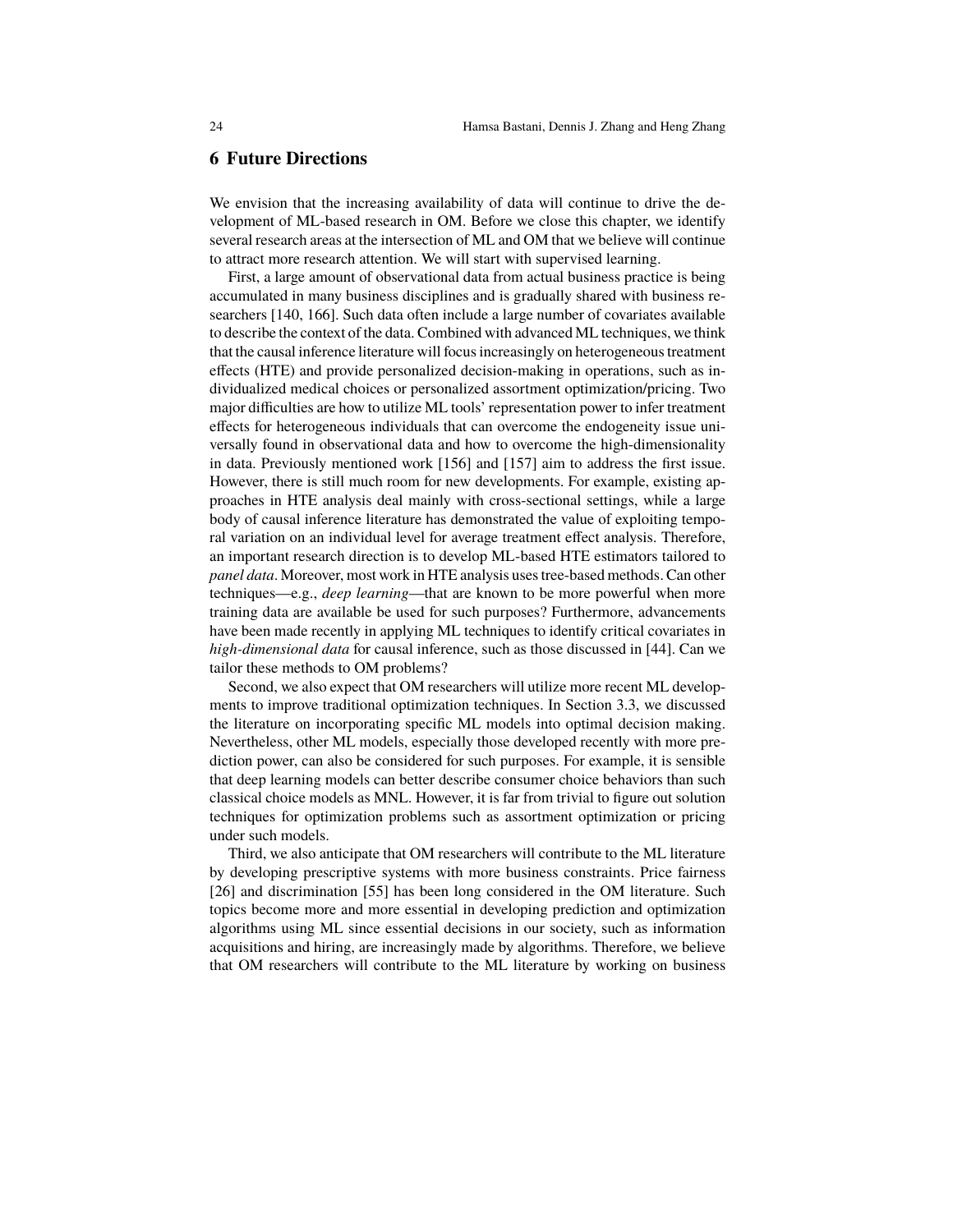applications that utilize supervised learning methods with business and ethnics constraints, such as fairness and privacy.

About supervised learning, a promising research direction is to utilize its power in learning representation and clustering to improve field experiment analyses. While field experiments have been the "gold standard" in getting causal inference towards business and policy questions, experiments on platforms, mostly two-sided platforms with limited demand or supply, or social networks suffer from interactions between units [60, 97, 164]. One exploration in this direction is found in [152]. It considers the estimation of the local average treatment effect in the presence of network inference. While unbiased and consistent estimators have been constructed for this problem, these estimators suffer from extreme variance when the experiment design is flawed. The authors propose a randomized graph cluster randomization that enables substantial mean squared error reduction in the estimator compared with existing approaches.

In terms of dynamic learning (both multi-armed bandits and reinforcement learning), one significant challenge is to satisfy safety constraints—i.e., how can we ensure that exploration does not lead to damaging or irrecoverable outcomes? Several different notions of safety have been studied. One natural notion applied to platforms is specifying a set of states that should not be reached—e.g., we want to ensure that a customer does not leave the platform with high probability [16]. Fairness can also be thought of as a safety constraint—i.e., ensuring that the algorithm does not unfairly discriminate against minorities [81]. For instance, recent work has shown that in certain settings, tradeoffs exist between exploring and ensuring fairness [102]. Finally, in the setting of multi-armed bandits, recent work that has studied algorithms under the constrained exploration is *conservative*—i.e., it is guaranteed to outperform a baseline policy for the entire time horizon [162]. In general, characterizing the tradeoffs between exploration and satisfying practical constraints remains an important challenge in the field.

Another important challenge in dynamic learning is *policy evaluation*, of which the goal is to estimate the performance of a policy from historical data. Policy evaluation is needed to understand how well the bandit is doing compared to alternative approaches or baseline strategies. This line of work builds on the causal inference literature [147] to devise algorithms that produce unbiased estimates of the performance of the policy. A closely related problem is *offline learning* (or *batch learning*), where we want to learn the policy from observational data—i.e., data collected from another, possibly unknown, policy. For instance, we might collect patient outcomes from a doctor's actions; and, we want to learn a treatment policy based on these data without any active exploration. This approach is also related to safety since, in many domains, exploration is highly constrained due to ethical considerations (e.g., healthcare or legal and financial decision making).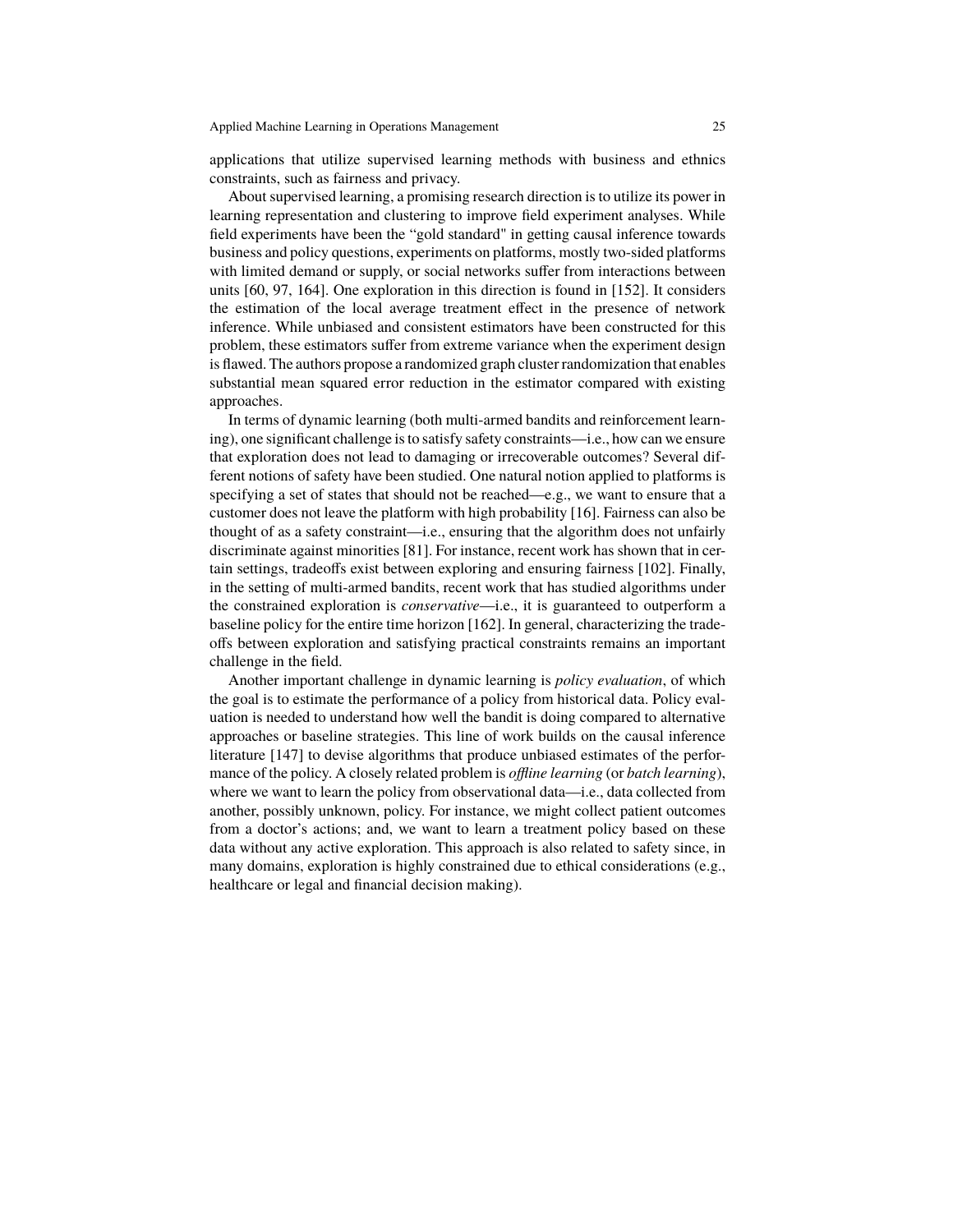## **References**

- [1] Abbasi-Yadkori Y, Pál D, Szepesvári C (2011) Improved algorithms for linear stochastic bandits. In: Advances in Neural Information Processing Systems, pp 2312–2320
- [2] Agrawal R, Imieliński T, Swami A (1993) Mining association rules between sets of items in large databases. In: Proceedings of the 1993 ACM SIGMOD International Conference on Management of Data, pp 207–216
- [3] Agrawal S, Devanur NR (2019) Bandits with global convex constraints and objective. Operations Research 67(5):1486–1502
- [4] Agrawal S, Jia R (2017) Optimistic posterior sampling for reinforcement learning: worst-case regret bounds. In: Advances in Neural Information Processing Systems, pp 1184–1194
- [5] Agrawal S, Avadhanula V, Goyal V, Zeevi A (2019) Mnl-bandit: A dynamic learning approach to assortment selection. Operations Research 67(5):1453–1485
- [6] Alley M, Biggs M, Hariss R, Herrmann C, Li M, Perakis G (2019) Pricing for heterogeneous products: Analytics for ticket reselling. Working paper, Pennsylvania State University
- Anderer A, Bastani H, Silberholz J (2019) Adaptive clinical trial designs with surrogates: When should we bother? Working paper, University of Pennsylvania
- [8] Ang E, Kwasnick S, Bayati M, Plambeck EL, Aratow M (2016) Accurate emergency department wait time prediction. Manufacturing & Service Operations Management 18(1):141–156
- [9] Angrist JD, Pischke JS (2008) Mostly harmless econometrics: An empiricist's companion. Princeton University Press, Princeton, NJ
- [10] Athey S, Imbens G (2016) Recursive partitioning for heterogeneous causal effects. Proceedings of the National Academy of Sciences 113(27):7353–7360
- [11] Auer P, Ortner R (2010) UCB revisited: Improved regret bounds for the stochastic multiarmed bandit problem. Periodica Mathematica Hungarica 61(1-2):55–65
- [12] Auer P, Jaksch T, Ortner R (2009) Near-optimal regret bounds for reinforcement learning. In: Advances in Neural Information Processing Systems, pp 89–96
- [13] Baardman L, Levin I, Perakis G, Singhvi D (2017) Leveraging comparables for new product sales forecasting. Working paper, University of Michigan – Ann Arbor
- [14] Bastani H (2020) Predicting with proxies: Transfer learning in high dimension. Forthcoming in Management Science
- [15] Bastani H, Bayati M (2020) Online decision making with high-dimensional covariates. Operations Research 68(1):276–294
- [16] Bastani H, Harsha P, Perakis G, Singhvi D (2018) Sequential learning of product recommendations with customer disengagement. Working paper, University of Pennsylvnia
- [17] Bastani H, Simchi-Levi D, Zhu R (2019) Meta dynamic pricing: Learning across experiments. Working paper, University of Pennsylvania
- [18] Bastani H, Bayati M, Khosravi K (2020) Mostly exploration-free algorithms for contextual bandits. Forthcoming in Management Science
- [19] Baum LE, Petrie T (1966) Statistical inference for probabilistic functions of finite state markov chains. The Annals of Mathematical Statistics 37(6):1554–1563
- [20] Bellman R (1957) A markovian decision process. Journal of Mathematics and Mechanics 6(5):679–684
- [21] Bengio Y, Ducharme R, Vincent P, Jauvin C (2003) A neural probabilistic language model. Journal of Machine Learning Research 3:1137–1155
- [22] Bengio Y, Courville A, Vincent P (2013) Representation learning: A review and new perspectives. IEEE Transactions on Pattern Analysis and Machine Intelligence 35(8):1798–1828
- [23] Berger JO (2013) Statistical decision theory and Bayesian analysis. Springer Science & Business Media, New York, NY
- [24] Bernstein F, Modaresi S, Sauré D (2019) A dynamic clustering approach to data-driven assortment personalization. Management Science 65(5):2095–2115
- [25] Bertsimas D, Kallus N (2020) From predictive to prescriptive analytics. Management Science 66(3):1025–1044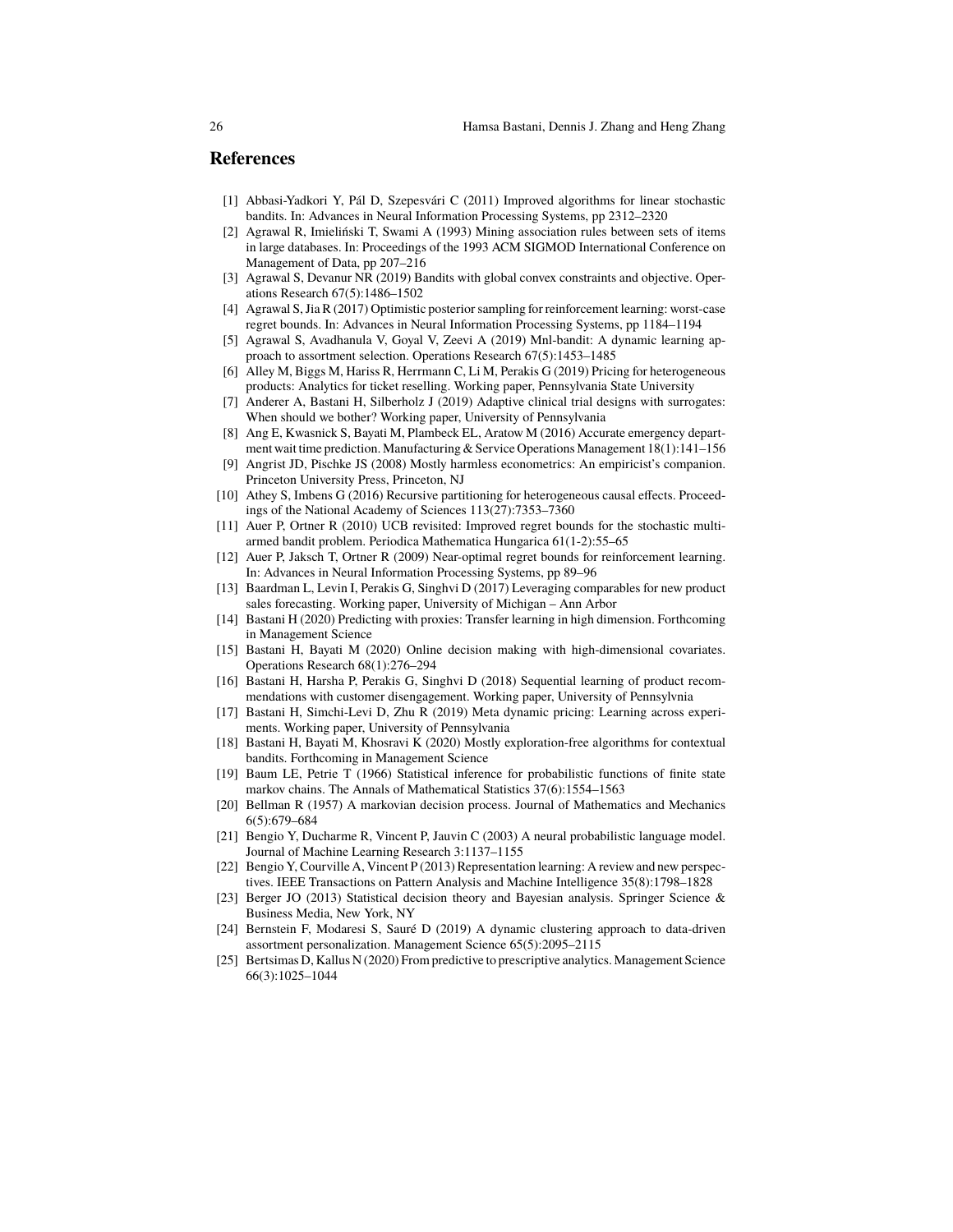Applied Machine Learning in Operations Management 27

- [26] Bertsimas D, Farias VF, Trichakis N (2011) The price of fairness. Operations Research 59(1):17–31
- [27] Bertsimas D, Kallus N, Weinstein AM, Zhuo YD (2017) Personalized diabetes management using electronic medical records. Diabetes Care 40(2):210–217
- [28] Besbes O, Gur Y, Zeevi A (2014) Stochastic multi-armed-bandit problem with non-stationary rewards. In: Advances in Neural Information Processing Systems, pp 199–207
- [29] Bezdek JC (1973) Fuzzy mathematics in pattern classification. PhD thesis, Cornell University, Ithaca, NY
- [30] Biggs M, Hariss R (2018) Optimizing objective functions determined from random forests. Working paper, University of Virginia
- [31] Bishop CM (2006) Pattern recognition and machine learning. Springer-Verlag, Berlin, Heidelberg
- [32] Boute RN, Gijsbrechts J, Van Mieghem JA (2021) Digital lean operations: Smart automation and artificial intelligence in financial services. In: Babich V, Birge J, Hilary G (eds) Innovative Technology at the interface of Finance and Operations, Springer Series in Supply Chain Management, Springer Natures, forthcoming
- [33] Box GEP, Jenkins G, Reinsel GC (1970) Time Series Analysis, Forecasting and Control. Holden-Day, Inc., San Francisco, CA
- [34] Brafman RI, Tennenholtz M (2002) R-max—a general polynomial time algorithm for nearoptimal reinforcement learning. Journal of Machine Learning Research 3:213–231
- [35] Breiman L (1996) Bagging predictors. Machine Learning 24(2):123–140
- [36] Breiman L (2001) Random forests. Machine Learning 45(1):5–32
- [37] Breiman L, Friedman J, Stone CJ, Olshen RA (1984) Classification and regression trees. Wadsworth and Brooks, Monterey, CA
- [38] Breiman L, et al. (1996) Heuristics of instability and stabilization in model selection. The Annals of Statistics 24(6):2350–2383
- [39] Breunig MM, Kriegel HP, Ng RT, Sander J (2000) Lof: identifying density-based local outliers. In: Proceedings of the 2000 ACM SIGMOD International Conference on Management of Data, pp 93–104
- [40] Buhmann MD (2003) Radial basis functions: theory and implementations, vol 12. Cambridge University Press, Cambridge, UK
- [41] Burlig F, Knittel C, Rapson D, Reguant M, Wolfram C (2020) Machine learning from schools about energy efficiency. Journal of the Association of Environmental and Resource Economists 7(6):1181–1217
- [42] Chen F, Liu X, Proserpio D, Troncoso I (2020) Product2vec: Understanding product-level competition using representation learning. Working paper, University of South Carolina
- [43] Chen YC, Mišić VV (2019) Decision forest: A nonparametric approach to modeling irrational choice. Working paper, University of California at Los Angeles
- [44] Chernozhukov V, Chetverikov D, Demirer M, Duflo E, Hansen C, Newey W, Robins J (2018) Double/debiased machine learning for treatment and structural parameters. The Econometrics Journal 21(1):C1–C68
- [45] Cheung WC, Simchi-Levi D, Zhu R (2018) Hedging the drift: Learning to optimize under non-stationarity. Available at SSRN 3261050
- [46] Chipman HA, George EI, McCulloch RE, et al. (2010) Bart: Bayesian additive regression trees. The Annals of Applied Statistics 4(1):266–298
- [47] Ciocan DF, Mišić VV (2020) Interpretable optimal stopping. Forthcoming in Management Science
- [48] Cleveland WS (1979) Robust locally weighted regression and smoothing scatterplots. Journal of the American Statistical Association 74(368):829–836
- [49] Cleveland WS, Devlin SJ (1988) Locally weighted regression: an approach to regression analysis by local fitting. Journal of the American Statistical Association 83(403):596–610
- [50] Cohen M, Jiao K, Zhang RP (2019) Data aggregation and demand prediction. Working paper, McGill University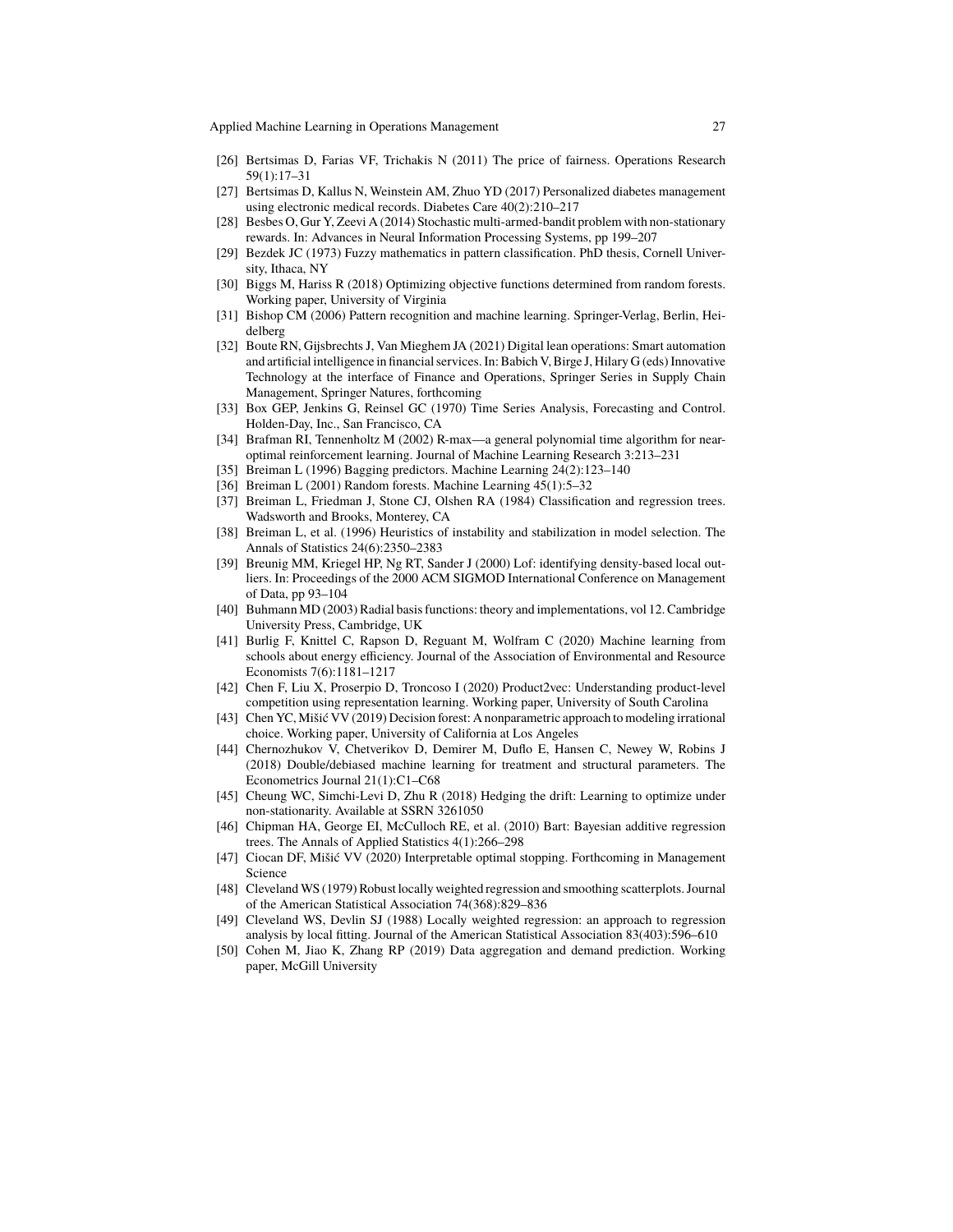- [51] Cohen MC, Lobel I, Paes Leme R (2020) Feature-based dynamic pricing. Forthcoming in Management Science
- [52] Cortes C, Vapnik V (1995) Support-vector networks. Machine Learning 20(3):273–297
- [53] Croston JD (1972) Forecasting and stock control for intermittent demands. Journal of the Operational Research Society 23(3):289–303
- [54] Cui R, Gallino S, Moreno A, Zhang DJ (2018) The operational value of social media information. Production and Operations Management 27(10):1749–1769
- [55] Cui R, Li J, Zhang DJ (2020) Reducing discrimination with reviews in the sharing economy: Evidence from field experiments on airbnb. Management Science 66(3):1071–1094
- [56] Dai J, Shi P (2019) Inpatient overflow: An approximate dynamic programming approach. Manufacturing & Service Operations Management 21(4):894–911
- [57] Day NE (1969) Estimating the components of a mixture of normal distributions. Biometrika 56(3):463–474
- [58] Dempster AP, Laird NM, Rubin DB (1977) Maximum likelihood from incomplete data via the em algorithm. Journal of the Royal Statistical Society: Series B (Methodological) 39(1):1–22
- [59] Deng J, Dong W, Socher R, Li LJ, Li K, Fei-Fei L (2009) Imagenet: A large-scale hierarchical image database. In: 2009 IEEE Conference on Computer Vision and Pattern Recognition, Ieee, pp 248–255
- [60] Doudchenko N, Zhang M, Drynkin E, Airoldi E, Mirrokni V, Pouget-Abadie J (2020) Causal inference with bipartite designs. Working paper, Massachusetts Institute of Technology
- [61] Elmachtoub AN, Grigas P (2017) Smart "predict, then optimize". Working paper, Columbia University
- [62] Elmachtoub AN, Liang JCN, McNellis R (2020) Decision trees for decision-making under the predict-then-optimize framework. Working paper, Columbia University
- [63] Ester M, Kriegel HP, Sander J, Xu X, et al. (1996) A density-based algorithm for discovering clusters in large spatial databases with noise. In: Kdd, vol 96, pp 226–231
- [64] Farias VF, Li AA (2019) Learning preferences with side information. Management Science 65(7):3131–3149
- [65] Farias VF, Jagabathula S, Shah D (2013) A nonparametric approach to modeling choice with limited data. Management Science 59(2):305–322
- [66] Ferreira KJ, Lee BHA, Simchi-Levi D (2016) Analytics for an online retailer: Demand forecasting and price optimization. Manufacturing & Service Operations Management 18(1):69– 88
- [67] Fix E (1951) Discriminatory analysis: nonparametric discrimination, consistency properties. USAF School of Aviation Medicine, San Francisco, CA
- [68] Freund Y (1995) Boosting a weak learning algorithm by majority. Information and Computation 121(2):256–285
- [69] Friedman J, Hastie T, Tibshirani R (2001) The elements of statistical learning. Springer Series in Statistics, New York, NY
- [70] Friedman N, Geiger D, Goldszmidt M (1997) Bayesian network classifiers. Machine Learning 29(2-3):131–163
- [71] Fukushima K (2013) Training multi-layered neural network neocognitron. Neural Networks  $40.18 - 31$
- [72] Gardner Jr ES (1985) Exponential smoothing: The state of the art. Journal of Forecasting 4(1):1–28
- [73] Gijsbrechts J, Boute RN, Van Mieghem JA, Zhang D (2019) Can deep reinforcement learning improve inventory management? Performance on dual sourcing, lost sales and multi-echelon problems. Working paper, Católica Lisbon School of Business and Economics
- [74] Gittins JC (1979) Bandit processes and dynamic allocation indices. Journal of the Royal Statistical Society: Series B (Methodological) 41(2):148–164
- [75] Glaeser CK, Fisher M, Su X (2019) Optimal retail location: Empirical methodology and application to practice. Manufacturing & Service Operations Management 21(1):86–102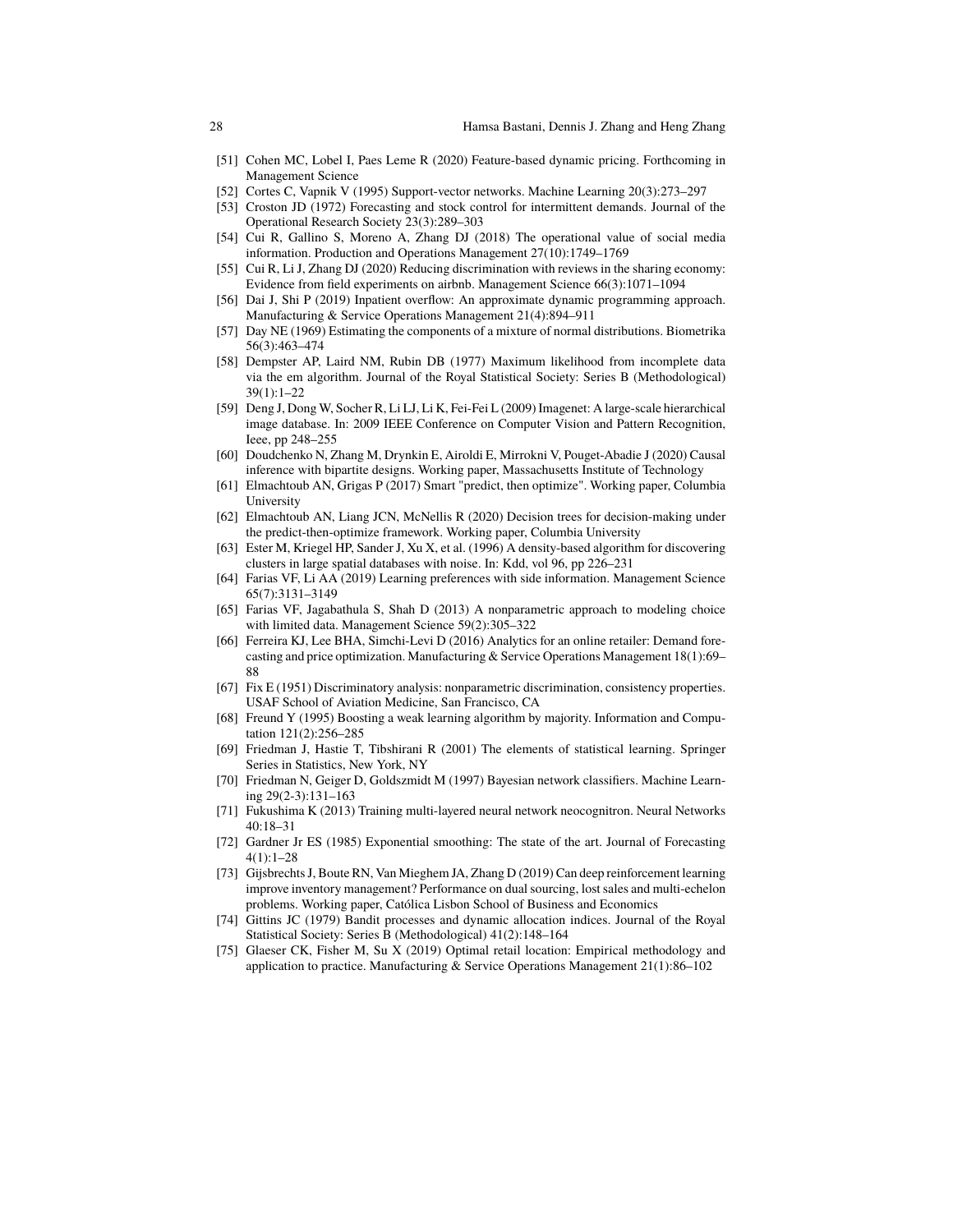- [76] Glorot X, Bordes A, Bengio Y (2011) Deep sparse rectifier neural networks. In: Proceedings of the Fourteenth International Conference on Artificial Intelligence and Statistics, pp 315– 323
- [77] Goodfellow I, Pouget-Abadie J, Mirza M, Xu B, Warde-Farley D, Ozair S, Courville A, Bengio Y (2014) Generative adversarial nets. In: Advances in Neural Information Processing Systems, pp 2672–2680
- [78] Goodfellow I, Bengio Y, Courville A, Bengio Y (2016) Deep learning, vol 1. MIT press, Cambridge, MA
- [79] Govindarajan A, Sinha A, Uichanco J (2020) Distribution-free inventory risk pooling in a multilocation newsvendor. Management Science
- [80] Gur Y, Momeni A, Wager S (2019) Smoothness-adaptive stochastic bandits. Tech. rep., Stanford University
- [81] Hardt M, Price E, Srebro N (2016) Equality of opportunity in supervised learning. In: Advances in Neural Information Processing Systems, pp 3315–3323
- [82] Hastie TJ, Tibshirani RJ (1990) Generalized Additive Models, vol 43. Chapman and Hall, London, UK
- [83] He K, Zhang X, Ren S, Sun J (2016) Deep residual learning for image recognition. In: Proceedings of the IEEE Conference on computer Vision and Pattern Recognition, pp 770– 778
- [84] Hinton GE, Osindero S, Teh YW (2006) A fast learning algorithm for deep belief nets. Neural Computation 18(7):1527–1554
- [85] Ho TK (1995) Random decision forests. In: Proceedings of 3rd International Conference on Document Analysis and Recognition, IEEE, vol 1, pp 278–282
- [86] Hochreiter S, Schmidhuber J (1997) Long short-term memory. Neural Computation 9(8):1735–1780
- [87] Hoerl AE, Kennard RW (1970) Ridge regression: Biased estimation for nonorthogonal problems. Technometrics 12(1):55–67
- [88] Hopfield JJ (1982) Neural networks and physical systems with emergent collective computational abilities. Proceedings of the National Academy of Sciences 79(8):2554–2558
- [89] Hu K, Acimovic J, Erize F, Thomas DJ, Van Mieghem JA (2019) Forecasting new product life cycle curves: Practical approach and empirical analysis. Manufacturing & Service Operations Management 21(1):66–85
- [90] Ibrahim R, Kim SH (2019) Is expert input valuable? The case of predicting surgery duration. Forthcoming in Seoul Journal of Business
- [91] Ibrahim R, Kim SH, Tong J (2020) Eliciting human judgment for prediction algorithms. Forthcoming in Management Science
- [92] Jacob F, Zhang D, Liu X, Zhang N (2020) Customer choice models versus machine learning: Finding optimal product displays on alibaba. Forthcoming in Operations Research
- [93] Jagabathula S, Rusmevichientong P (2017) A nonparametric joint assortment and price choice model. Management Science 63(9):3128–3145
- [94] Jagabathula S, Vulcano G (2018) A partial-order-based model to estimate individual preferences using panel data. Management Science 64(4):1609–1628
- [95] Jagabathula S, Subramanian L, Venkataraman A (2018) A model-based embedding technique for segmenting customers. Operations Research 66(5):1247–1267
- [96] Jin C, Allen-Zhu Z, Bubeck S, Jordan MI (2018) Is q-learning provably efficient? In: Advances in Neural Information Processing Systems, pp 4863–4873
- [97] Johari R, Li H, Weintraub G (2020) Experimental design in two-sided platforms: An analysis of bias. Working paper, Stanford University
- [98] Joulani P, Gyorgy A, Szepesvári C (2013) Online learning under delayed feedback. In: International Conference on Machine Learning, pp 1453–1461
- [99] Kaufman L, PJ R (1987) Clustering by means of medoids. Delft university of technology technical report, Delft University of Technology
- [100] Kearns M, Singh S (2002) Near-optimal reinforcement learning in polynomial time. Machine Learning 49(2-3):209–232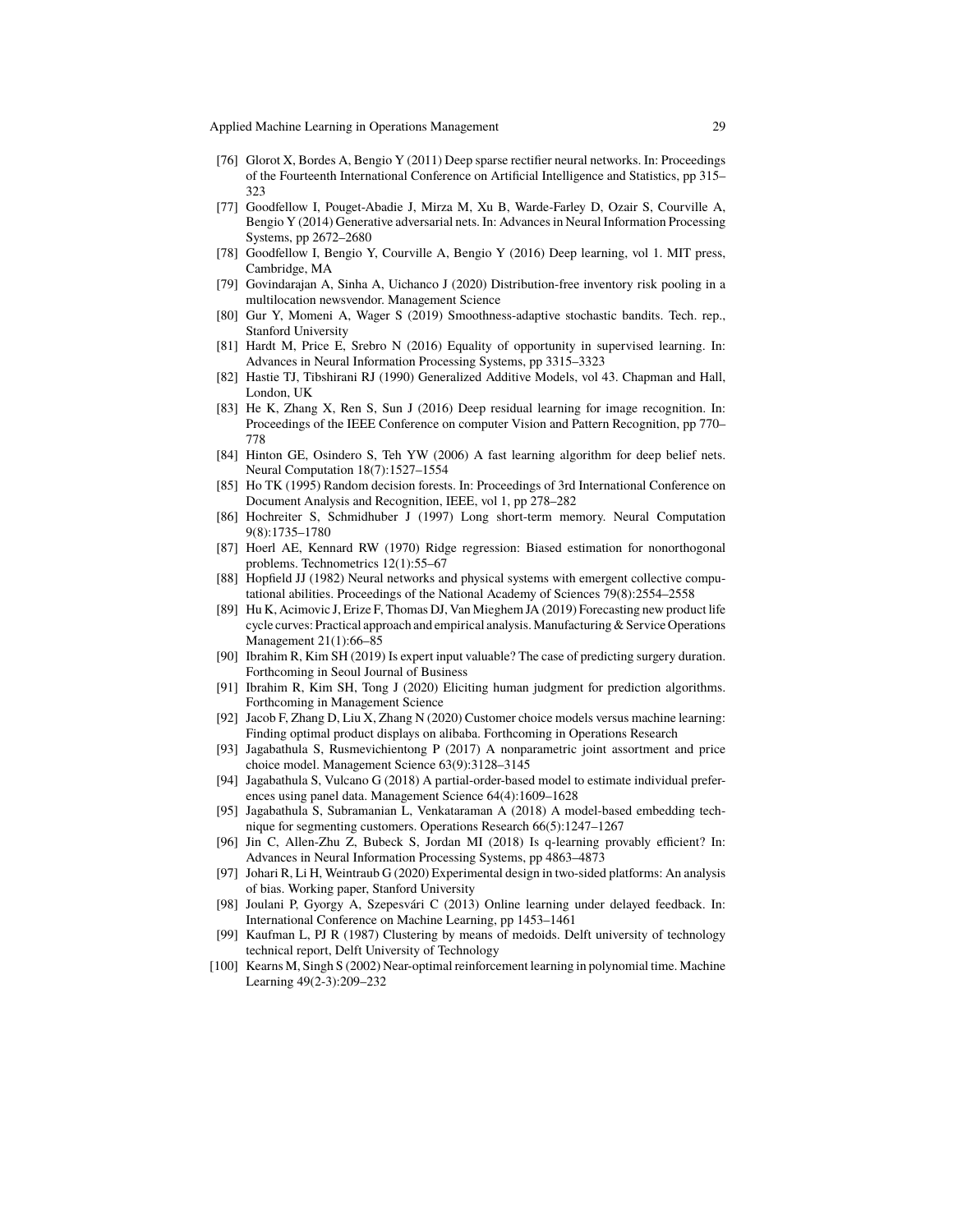- [101] Keskin NB, Zeevi A (2014) Dynamic pricing with an unknown demand model: Asymptotically optimal semi-myopic policies. Operations Research 62(5):1142–1167
- [102] Kleinberg J (2018) Inherent trade-offs in algorithmic fairness. In: Abstracts of the 2018 ACM International Conference on Measurement and Modeling of Computer Systems, pp 40–40
- [103] Kleinberg R, Leighton T (2003) The value of knowing a demand curve: Bounds on regret for online posted-price auctions. In: 44th annual IEEE symposium on foundations of computer science, 2003. Proceedings., IEEE, pp 594–605
- [104] Knorr EM, Ng RT, Tucakov V (2000) Distance-based outliers: algorithms and applications. The VLDB Journal 8(3-4):237–253
- [105] Konda VR, Tsitsiklis JN (2000) Actor-critic algorithms. In: Advances in Neural Information Processing Systems, pp 1008–1014
- [106] Kramer MA (1991) Nonlinear principal component analysis using autoassociative neural networks. AIChE Journal 37(2):233–243
- [107] Kroer C, Stier-Moses NE (2021) Market equilibrium models in large-scale internet markets. In: Babich V, Birge J, Hilary G (eds) Innovative Technology at the interface of Finance and Operations, Springer Series in Supply Chain Management, Springer Natures, forthcoming
- [108] LeCun Y, Boser B, Denker JS, Henderson D, Howard RE, Hubbard W, Jackel LD (1989) Backpropagation applied to handwritten zip code recognition. Neural Computation 1(4):541–551
- [109] Lewis DD, Ringuette M (1994) A comparison of two learning algorithms for text categorization. In: Third Annual Symposium on Document Analysis and Information Retrieval, vol 33, pp 81–93
- [110] Li KJ, Fong DK, Xu SH (2011) Managing trade-in programs based on product characteristics and customer heterogeneity in business-to-business markets. Manufacturing & Service Operations Management 13(1):108–123
- [111] Liu S, He L, Shen ZJM (2018) On-time last mile delivery: Order assignment with travel time predictors. Forthcoming in Management Science
- [112] Loughran T, McDonald B (2011) When is a liability not a liability? Textual analysis, dictionaries, and 10-ks. The Journal of Finance 66(1):35–65
- [113] Lu Z, Pu H, Wang F, Hu Z, Wang L (2017) The expressive power of neural networks: A view from the width. In: Advances in Neural Information Processing Systems, pp 6231–6239
- [114] MacQueen J, et al. (1967) Some methods for classification and analysis of multivariate observations. In: Proceedings of the Fifth Berkeley Symposium on Mathematical Statistics and Probability, Oakland, CA, USA, 14, pp 281–297
- [115] Mandi J, Demirović E, Stuckey P, Guns T, et al. (2019) Smart predict-and-optimize for hard combinatorial optimization problems. Working paper, Vrije Universiteit Brussel
- [116] Marr B (2016) A short history of machine learning–every manager should read http://tinyurl.com/gslvr6k
- [117] McCarthy J, Feigenbaum EA (1990) In memoriam: Arthur samuel: Pioneer in machine learning. AI Magazine 11(3):10–10
- [118] Mikolov T, Chen K, Corrado G, Dean J (2013) Efficient estimation of word representations in vector space. arXiv preprint arXiv:13013781
- [119] Mintz Y, Aswani A, Kaminsky P, Flowers E, Fukuoka Y (2020) Nonstationary bandits with habituation and recovery dynamics. Operations Research 68(5):1493–1516
- [120] Mišić VV (2020) Optimization of tree ensembles. Operations Research 68(5):1605–1624
- [121] Mnih V, Badia AP, Mirza M, Graves A, Lillicrap T, Harley T, Silver D, Kavukcuoglu K (2016) Asynchronous methods for deep reinforcement learning. In: International Conference on Machine Learning, pp 1928–1937
- [122] Montoya R, Gonzalez C (2019) A hidden markov model to detect on-shelf out-of-stocks using point-of-sale data. Manufacturing & Service Operations Management 21(4):932–948
- [123] Moon TK (1996) The expectation-maximization algorithm. IEEE Signal Processing Magazine 13(6):47–60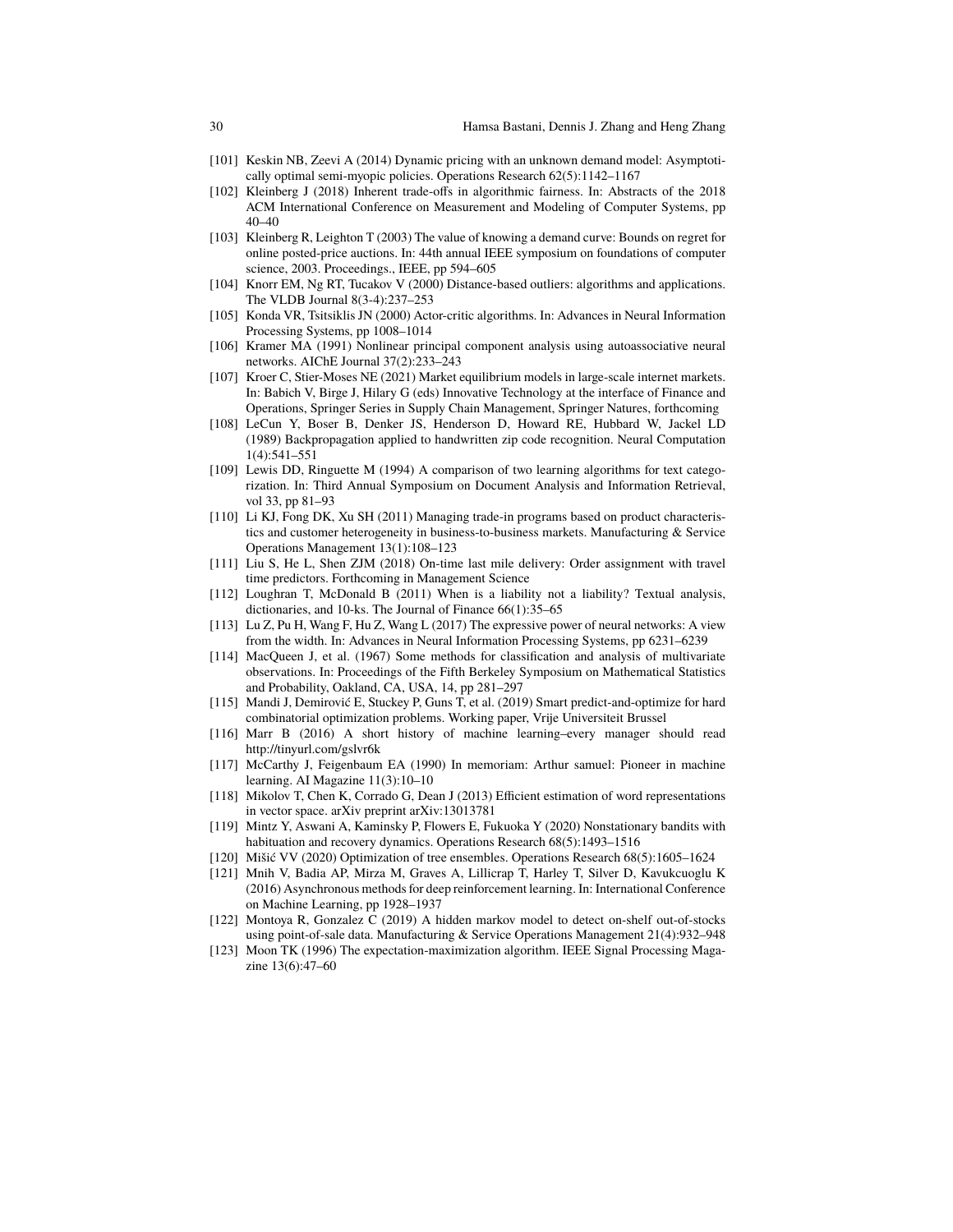Applied Machine Learning in Operations Management 31

- [124] Morales DR, Wang J (2010) Forecasting cancellation rates for services booking revenue management using data mining. European Journal of Operational Research 202(2):554–562
- [125] Nelder JA, Wedderburn RW (1972) Generalized linear models. Journal of the Royal Statistical Society: Series A (General) 135(3):370–384
- [126] Pan SJ, Yang Q (2009) A survey on transfer learning. IEEE Transactions on Knowledge and Data Engineering 22(10):1345–1359
- [127] Pearson K (1901) Liii. on lines and planes of closest fit to systems of points in space. The London, Edinburgh, and Dublin philosophical Magazine and Journal of Science 2(11):559– 572
- [128] PwC (2020) Internet advertising revenue report: Full year 2019 results q1 2020 revenues https://www.iab.com/wp-content/uploads/2020/05/FY19-IAB-Internet-Ad-Revenue-Report\_Final.pdf
- [129] Queenan C, Cameron K, Snell A, Smalley J, Joglekar N (2019) Patient heal thyself: Reducing hospital readmissions with technology-enabled continuity of care and patient activation. Production and Operations Management 28(11):2841–2853
- [130] Rumelhart DE, Hinton GE, Williams RJ (1986) Learning representations by backpropagating errors. Nature 323(6088):533–536
- [131] Rusmevichientong P, Shen ZJM, Shmoys DB (2010) Dynamic assortment optimization with a multinomial logit choice model and capacity constraint. Operations Research 58(6):1666– 1680
- [132] Russo DJ, Van Roy B, Kazerouni A, Osband I, Wen Z (2018) A Tutorial on Thompson Sampling, vol 11. Now Publishers Inc., Hanover, MA
- [133] van Ryzin G, Vulcano G (2015) A market discovery algorithm to estimate a general class of nonparametric choice models. Management Science 61(2):281–300
- [134] van Ryzin G, Vulcano G (2017) An expectation-maximization method to estimate a rankbased choice model of demand. Operations Research 65(2):396–407
- [135] Sahami M, Dumais S, Heckerman D, Horvitz E (1998) A bayesian approach to filtering junk e-mail. In: Learning for Text Categorization: Papers from the 1998 Workshop, pp 98–105
- [136] Schapire RE (1990) The strength of weak learnability. Machine Learning 5(2):197–227
- [137] Scherer D, Müller A, Behnke S (2010) Evaluation of pooling operations in convolutional architectures for object recognition. In: International Conference on Artificial Neural Networks, Springer, pp 92–101
- [138] Schulman J, Levine S, Abbeel P, Jordan M, Moritz P (2015) Trust region policy optimization. In: International Conference on Machine Learning, pp 1889–1897
- [139] Shen H, Huang JZ (2008) Interday forecasting and intraday updating of call center arrivals. Manufacturing & Service Operations Management 10(3):391–410
- [140] Shen ZJM, Tang CS, Wu D, Yuan R, Zhou W (2019) Jd. com: Transaction level data for the 2020 msom data driven research challenge. Working paper, University of California at Berkeley
- [141] Şimşek AS, Topaloglu H (2018) An expectation-maximization algorithm to estimate the parameters of the markov chain choice model. Operations Research 66(3):748–760
- [142] Slivkins A (2019) Introduction to multi-armed bandits. Tech. rep., Microsoft Research, working Paper
- [143] Strehl AL, Li L, Wiewiora E, Langford J, Littman ML (2006) Pac model-free reinforcement learning. In: Proceedings of the 23rd International Conference on Machine Learning, pp 881–888
- [144] Sun L, Lyu G, Yu Y, Teo CP (2020) Cross-border e-commerce data set: Choosing the right fulfillment option. Manufacturing & Service Operations Management
- [145] Sutton RS (1988) Learning to predict by the methods of temporal differences. Machine Learning 3(1):9–44
- [146] Sutton RS, McAllester DA, Singh SP, Mansour Y (2000) Policy gradient methods for reinforcement learning with function approximation. In: Advances in Neural Information Processing Systems, pp 1057–1063